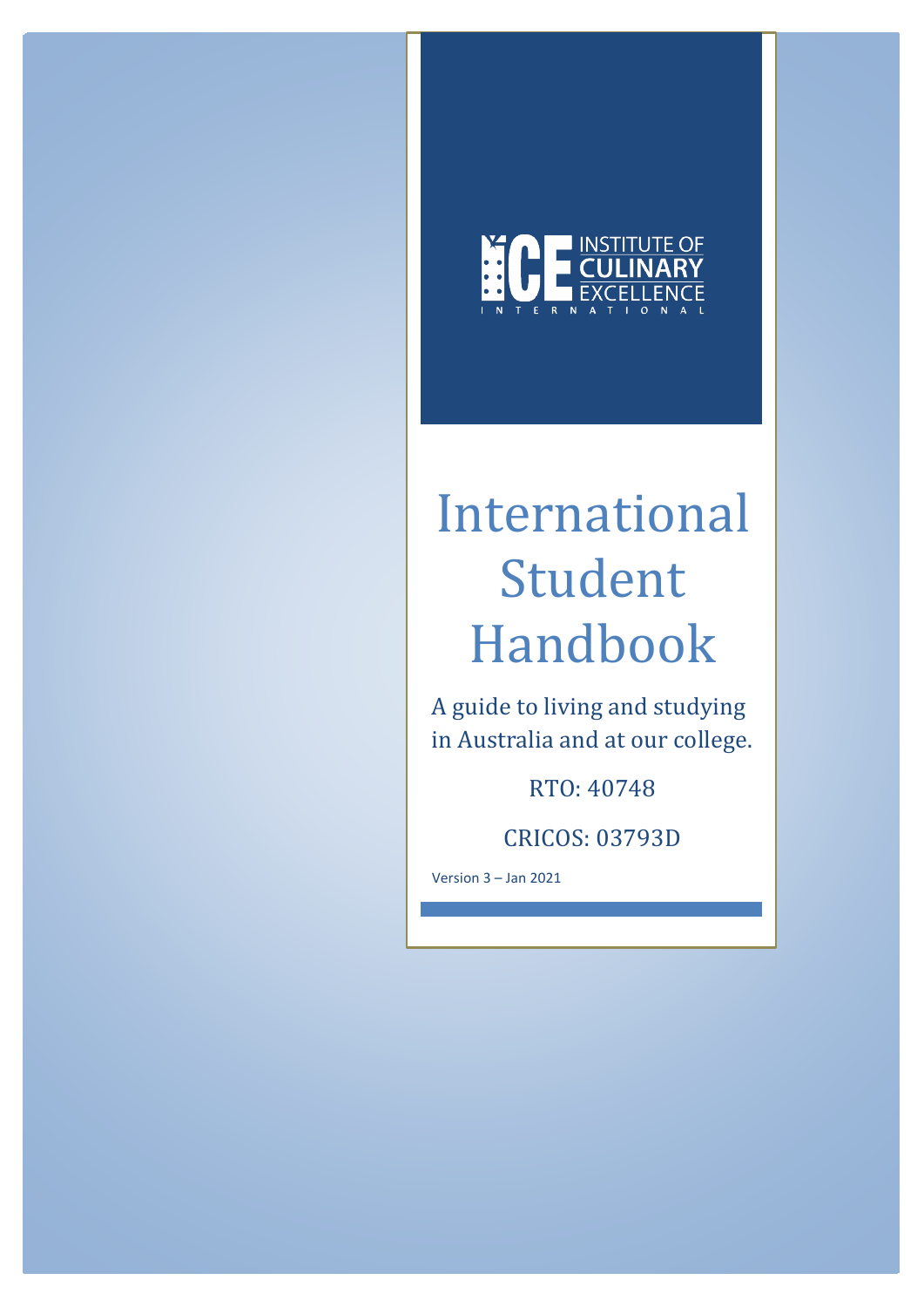## **WELCOME**

We are thrilled that you have decided to study with us at The Institute of Culinary Excellence, or ICE as we are better known around town! We look forward to welcoming you to our school and to Australia. We are sure you will love your time with us at our school and you will love Australia.

## **OUR VISION**

*'Transforming lives through food'*

## **OUR MISSION**

Our mission at the award-winning Institute of Culinary Excellence (ICE) is to train, motivate and encourage our students to become the best versions of themselves for the future. We aim to develop and enhance their knowledge and skills necessary to lead them into positions of leadership in the hospitality and cookery industry. We provide quality training and are dedicated to world class standards for culinary education.

Why choose ICE for your culinary training? It's easy, we care about you and your successes.

## **IMPORTANT PRE-ENROLMENT INFORMATION**

The Education Services for Overseas Students Act 2000, or ESOS Act, establishes legislative requirements and standards for the quality assurance of education and training institutions offering courses to international students who are in Australia on a student visa. ESOS also provides tuition fee protection for international students.

The Australian Government has put together a fact-sheet covering important pre-enrolment information for all people who are considering studying in Australia, this fact sheet can be accessed via this link: [https://internationaleducation.gov.au/Regulatory-](https://internationaleducation.gov.au/Regulatory-Information/Documents/esosstudentfactsheetv4%20-%20Final%20clean%20copy.pdf)[Information/Documents/esosstudentfactsheetv4%20-%20Final%20clean%20copy.pdf](https://internationaleducation.gov.au/Regulatory-Information/Documents/esosstudentfactsheetv4%20-%20Final%20clean%20copy.pdf)

The factsheet provides information on:

- Choosing and enrolling in a course of study
- Support services available in Australia
- The rights and responsibilities of students on a student visa
- Working in Australia
- Making complaints and getting help.

## **STUDENT CODE OF CONDUCT**

The Institute of Culinary Excellence encourages all potential students to read and understand all their rights and obligations before staring in any course.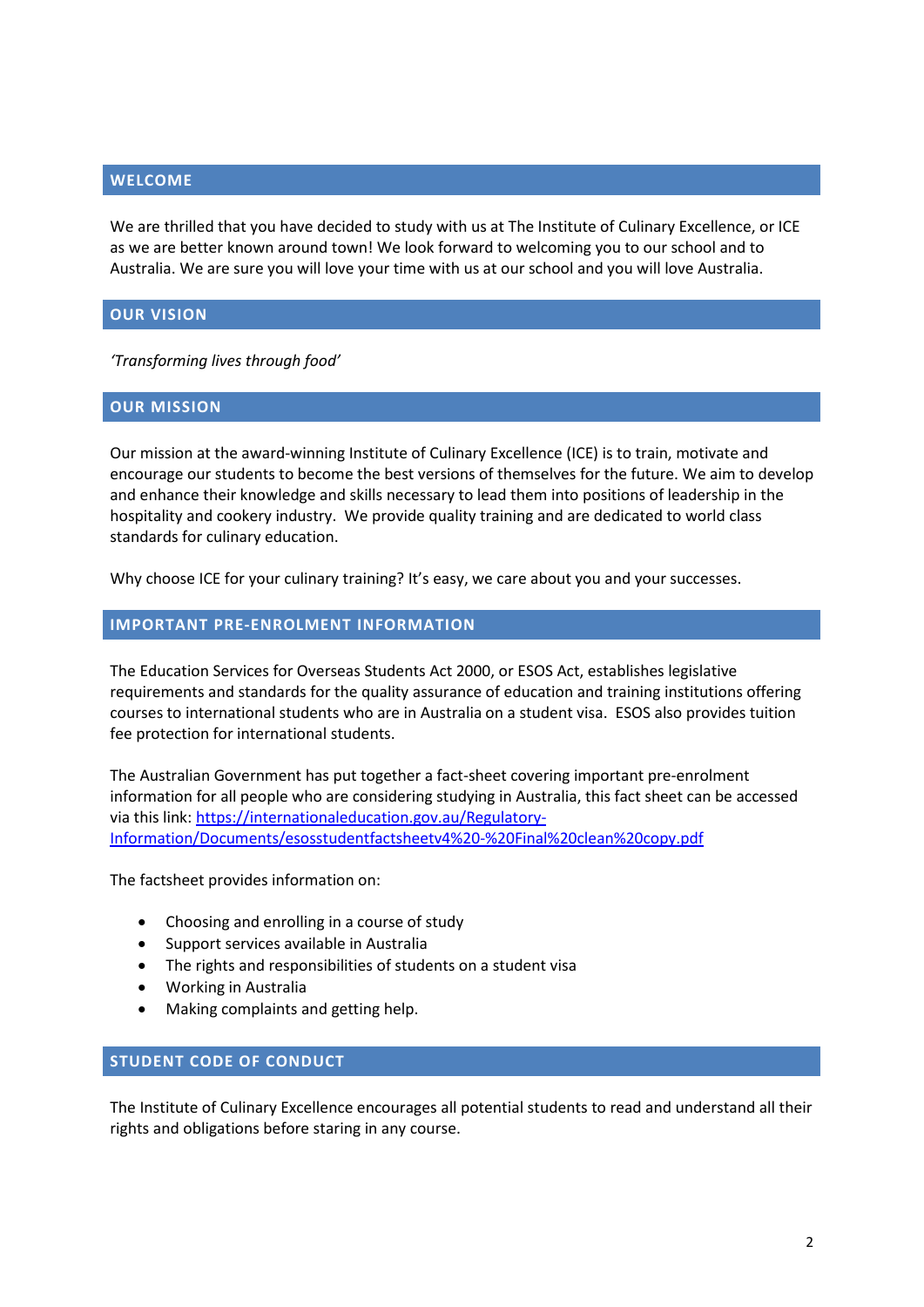The Student Code of Behavior requires the following rights to be respected and adhered to at all times by students.

- The right to be treated with respect from others, to be treated fairly and without discrimination, regardless of religious, cultural, racial and sexual differences, age, disability or socio-economic status.
- The right to be free from all forms of intimidation.
- The right to work in a safe, clean, orderly and cooperative environment.
- The right to have personal property (including computer files and student work) protected from damage or other misuse.
- The right to have any disputes settled in a fair and rational manner (this is accomplished through the Complaints Procedure)
- The right to work and learn in a supportive environment without interference from others.
- The right to express and share ideas and to ask questions.
- The right to be treated with politeness and courteously at all times.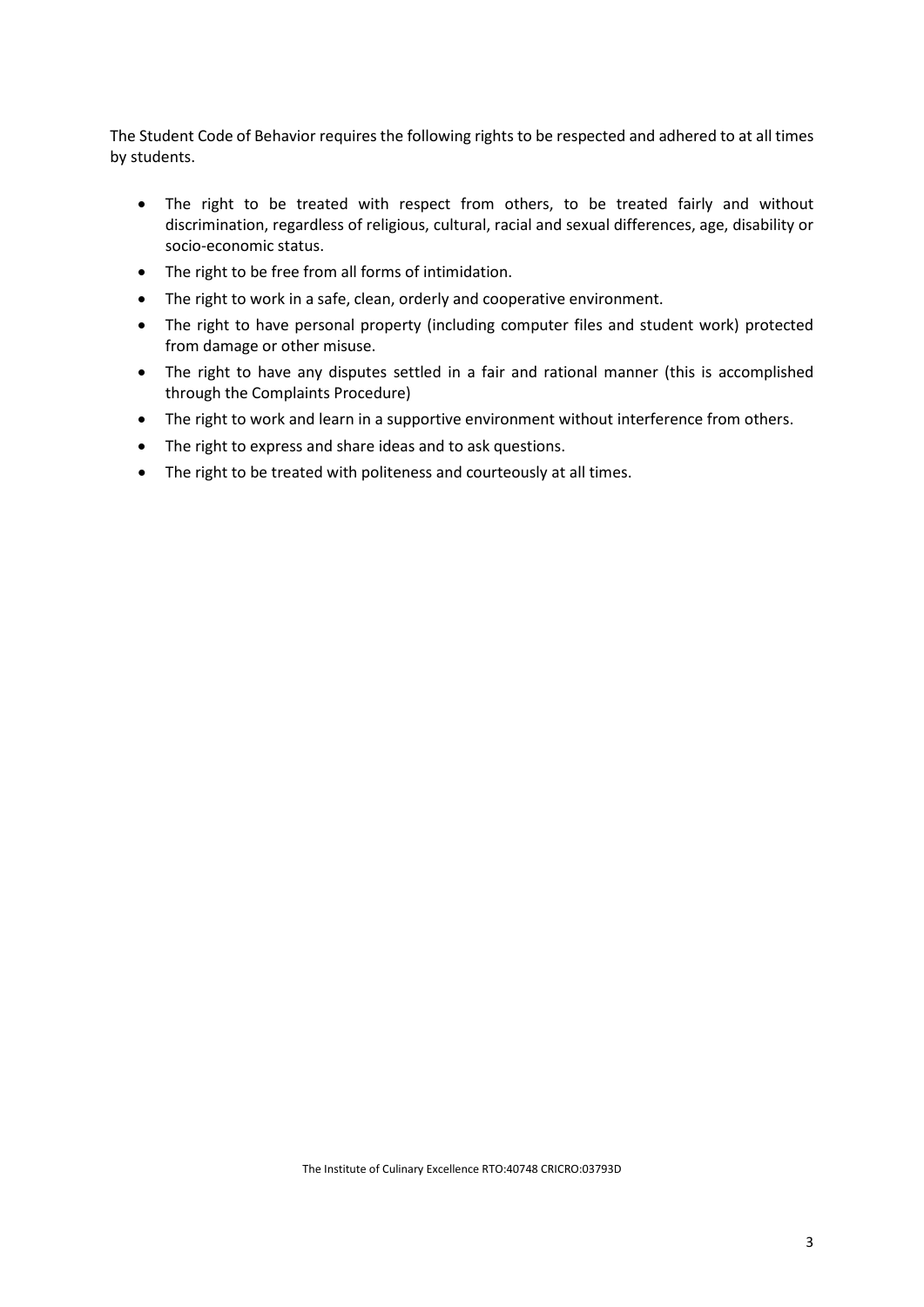## **THE INSTITUTE OF CULIINARY EXCELLENCE**

Welcome to the Institute of Culinary Excellence International Student Handbook. This handbook provides important information about how ICE operates. Please read all of the information pack and ask any questions if you do not understand.

Contact details: www.theice.com.au admin@theice.com.au 1300 843 423

The Institute of Culinary Excellence is a private Registered Training Organisation (RTO), RTO registration number 40748. We are also a Commonwealth Register of Institutions and Courses for Overseas Students (CRICOS) provider: 03793D.

We are responsible for enrolment administration, training delivery, assessment and issuing of qualifications and statements of attainment. As an RTO we are regulated by the Australian Skills Quality Authority (ASQA) and must abide by the *Standards for Registered Training Organisations 2015* and also the *National Code of Practice for Providers of Education and Training to Overseas Students 2018*. We are also regulated by the Queensland State Government Department of Employment, Small Business and Training especially in regard to Apprenticeships and provision of Government Funding.

## **QUALIFICATIONS**

The Institute of Culinary Excellence (ICE) offers the following accredited qualifications to international students. All of these qualifications are from current version of the Tourism, Travel and Hospitality Training Package (SIT).

| Code     | <b>Name</b>                           |  |
|----------|---------------------------------------|--|
| SIT30816 | Certificate III in Commercial Cookery |  |
| SIT31016 | Certificate III in Patisserie         |  |
| SIT40516 | Certificate IV in Commercial Cookery  |  |
| SIT50416 | Diploma of Hospitality Management     |  |

More information about our courses and units is available further in the handbook.

# **CAMPUS LOCATIONS**

The Institute of Culinary Excellence is situated in the suburb of Coorparoo in Brisbane Queensland. We have two venues:

- Administration office 2/28 Cavendish Road, COORPAROO, QLD, 4151.
- Training kitchens I Block, 4 Cavendish Road, COORPAROO, QLD, 4151.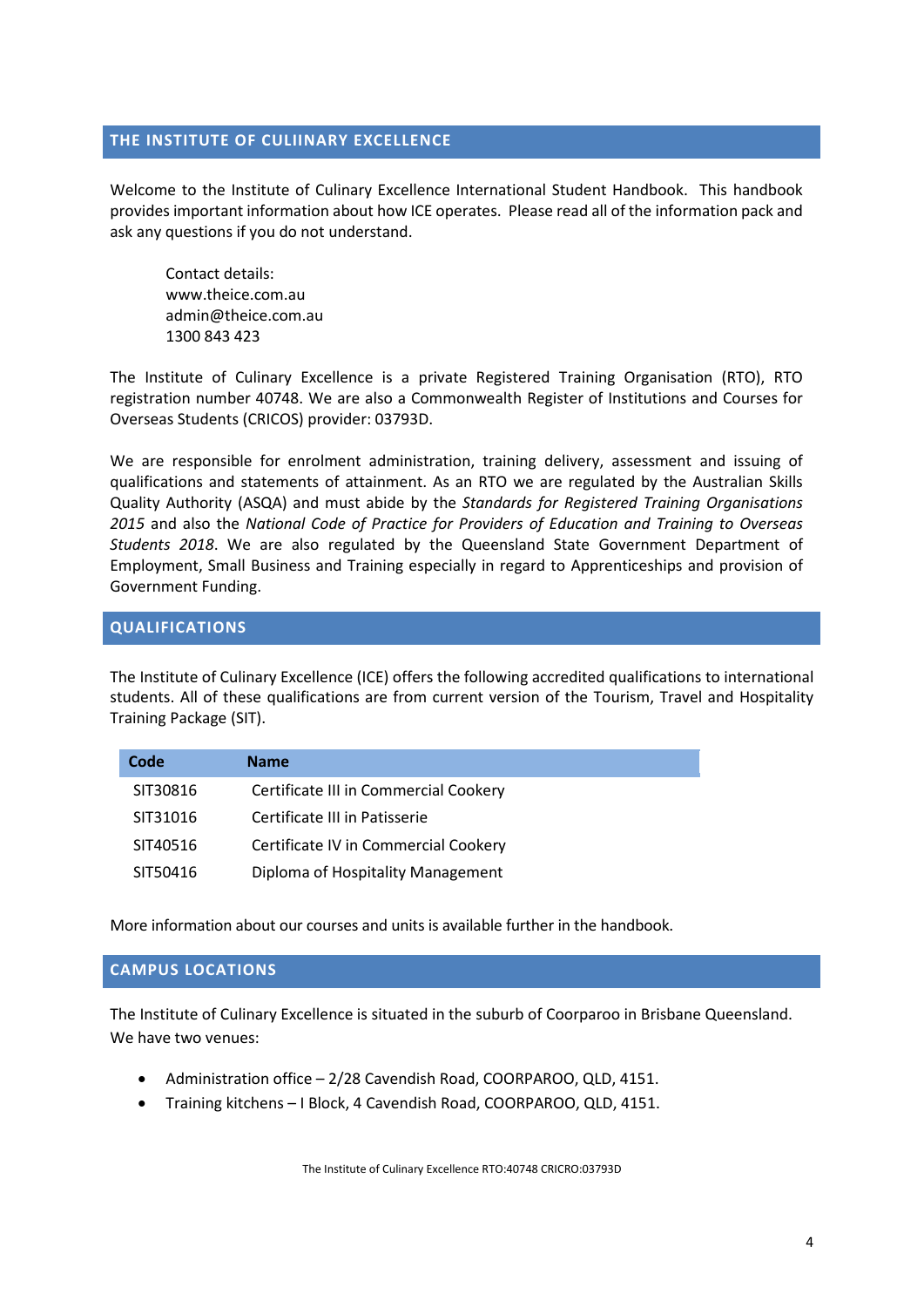# **CAMPUS MAP**

The Institute of Culinary Excellence shares campus facilities with the Coorparoo Secondary College and the Brisbane School of Distance Education. The map below shows the specific buildings that we utilise including: Administration offices, classrooms, kitchens and trainer's office.



# **CAMPUS RULES**

Students are always expected to conduct themselves in a professional and courteous manner, the following rules apply when on site:

- Smoking is prohibited within the main campus grounds. Students wishing to smoke must exit the campus premises and move 100m from the entrance or boundary fences.
- Don't engage in lengthy conversations with the secondary/ high school students, polite greetings are fine, but we are not allowed to socialise with them.
- Students must wear an identification badge, which you will be issued upon commencement, at all times when attending campus.
- Student's must wear black trousers, white short or long-sleeved shirt and closed in shoes.
- Student's car parking is located at the rear of the campus near the sports oval. Speed limit within the campus grounds is 10km per hour and is very strict.
- Students are only allowed to use the designated student toilets.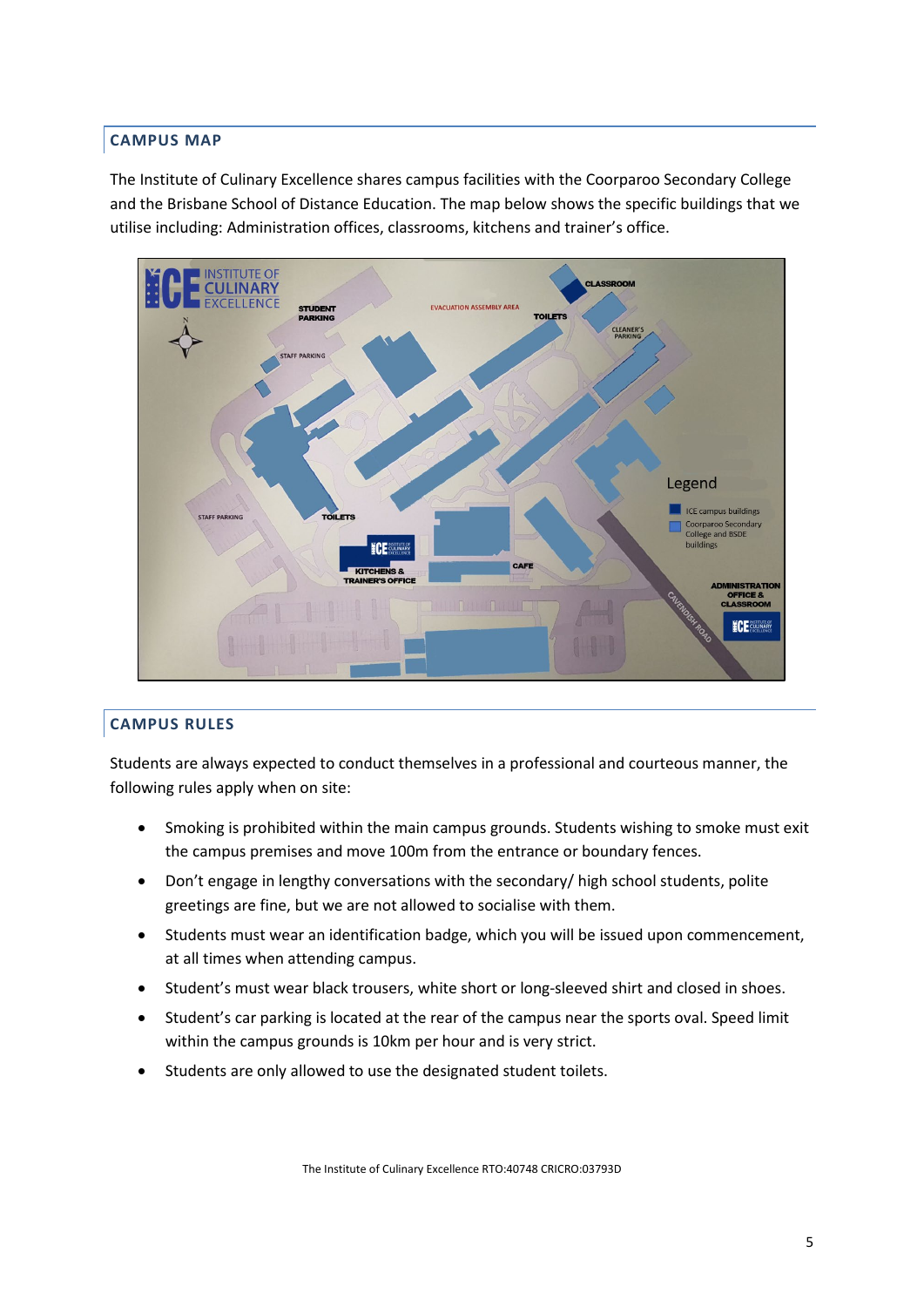# **CAMPUS FACILITIES**

Students have access to two full-equipped commercial kitchens, specifically set up as training kitchens. All food, utensils (except for knives, which students purchase after they have accepted their offer and paid the fee), appliances and tableware are supplied as part of the course fees. Classrooms and multimedia equipment are used for theory classes.

# **STUDENT SUPPORT**

## **YOUR STUDENT SUPPORT OFFICER**

While you are studying with ICE in Australia you may feel alone or feel like you have nobody to talk to. You may need to ask someone for advice about general things such as accommodation, money, entertainment or travel, we are here for you. We can assist you with the following:

- English language support services
- Settling into Brisbane
- Directing you to appropriate services for:
- Legal matters
- Medical concerns
- Workplace issues
- Finance advice

*NB: No additional fees will be charged for this service*

## **ORIENTATION**

By the first day of the course at the latest, students are to receive orientation and induction information session which is appropriate to their course, and which ensures they:

- Understand the information contained in the Student Handbook;
- Understand the Rules and Regulations of the institute;
- Meet the trainers, assessors, administration staff and the International Student Liaison Officer;
- Are familiar with facilities and resources;
- Have necessary course materials; and know their timetables;
- Know where to access more information.

## **UNIFORMS & EQUIPMENT**

Every student will be required to pay a \$1000.00 uniform and equipment fee once they have accepted their offer. On receipt ICE will purchase the uniforms and knives on your behalf, but all students will need to provide their own footwear.

In practical classes, all international students need to wear the following uniform: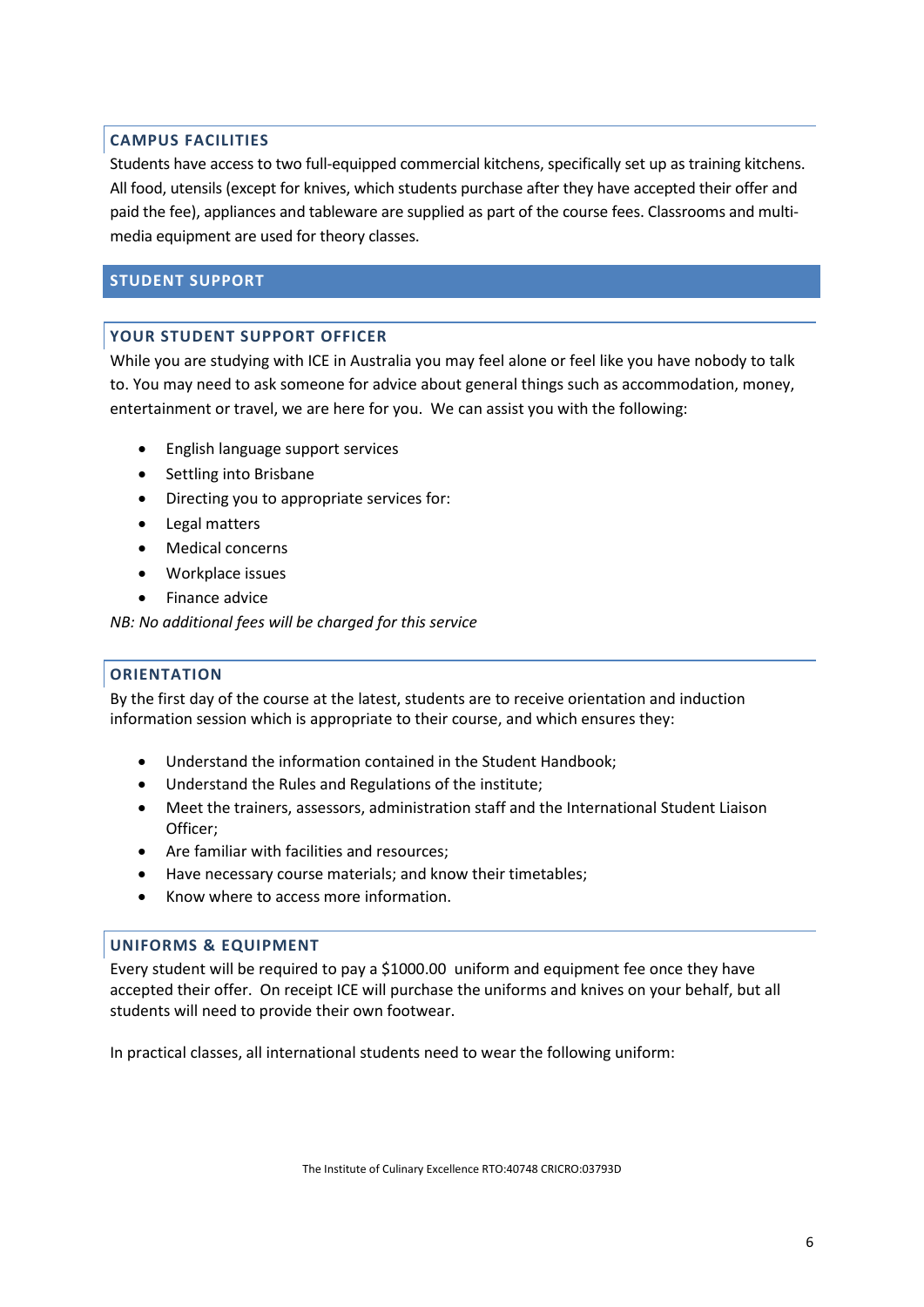| Chef's Hat              | White (ICE branded) - Flat top                                           |
|-------------------------|--------------------------------------------------------------------------|
| Chef's Jacket           | White - Long sleeved, double breasted, buttoned to the neck with white   |
|                         | buttons                                                                  |
| <b>Chef's Trousers</b>  | Black and white checked or black pants                                   |
| Apron                   | Blue striped full length, must be clean on entry to class                |
| <b>Protective Shoes</b> | Industrial boots/shoes or school style, black or brown lace up, leather  |
|                         | upper, non-slip sole (kept clean at all times).                          |
|                         |                                                                          |
|                         | No joggers, thongs, sandshoes, clogs, sneakers, trainers or desert boots |
|                         | are permitted in either practical or theory classes.                     |
| Socks-black or white    | Full socks must be worn for practical sessions as a health and safety    |
|                         | requirement.                                                             |

## **Equipment**

- Knife Roll
- 1 x Cooks Knife
- 1 x Filleting Knife
- 1 x Boning Knife
- 1 x Paring Knife
- 1 x Bread Knife
- 1 x Vegetable Peeler

At all times, uniforms must be clean and pressed before participation to practical or theory classes is granted.

No singlets or torn shirts are acceptable to wear while you are on campus. We ask all our students to be dressed in black trousers/skirts and white short/long sleeved white shirts on campus and be smart and professional at all times.

# **ICE COURSES AND UNIT INFORMATION**

## **\*Please note that all ICE courses include work experience orgainised by ICE. \***

## **SIT30816 CERTIFICATE III IN COMMERCIAL COOKERY**

This qualification is the traditional trade certificate for commercial cookery. Subjects include a broad range of specialist cookery areas, as well as menu costing and planning and food and workplace safety.

The duration of this qualification is 1 year (40 weeks from February to December), the tuition periods are divided into four terms of 10 weeks each. Attendance during these terms is 20 hours per week (2 ½ days per week). Please refer to our course schedule for more exact dates including holiday breaks.

The following units of competency (subjects) form part of this qualification:

- BSBSUS201 Participate in environmentally sustainable work practices
- BSBWOR203 Work effectively with others
- SITXFSA001 Use hygienic practices for food safety\*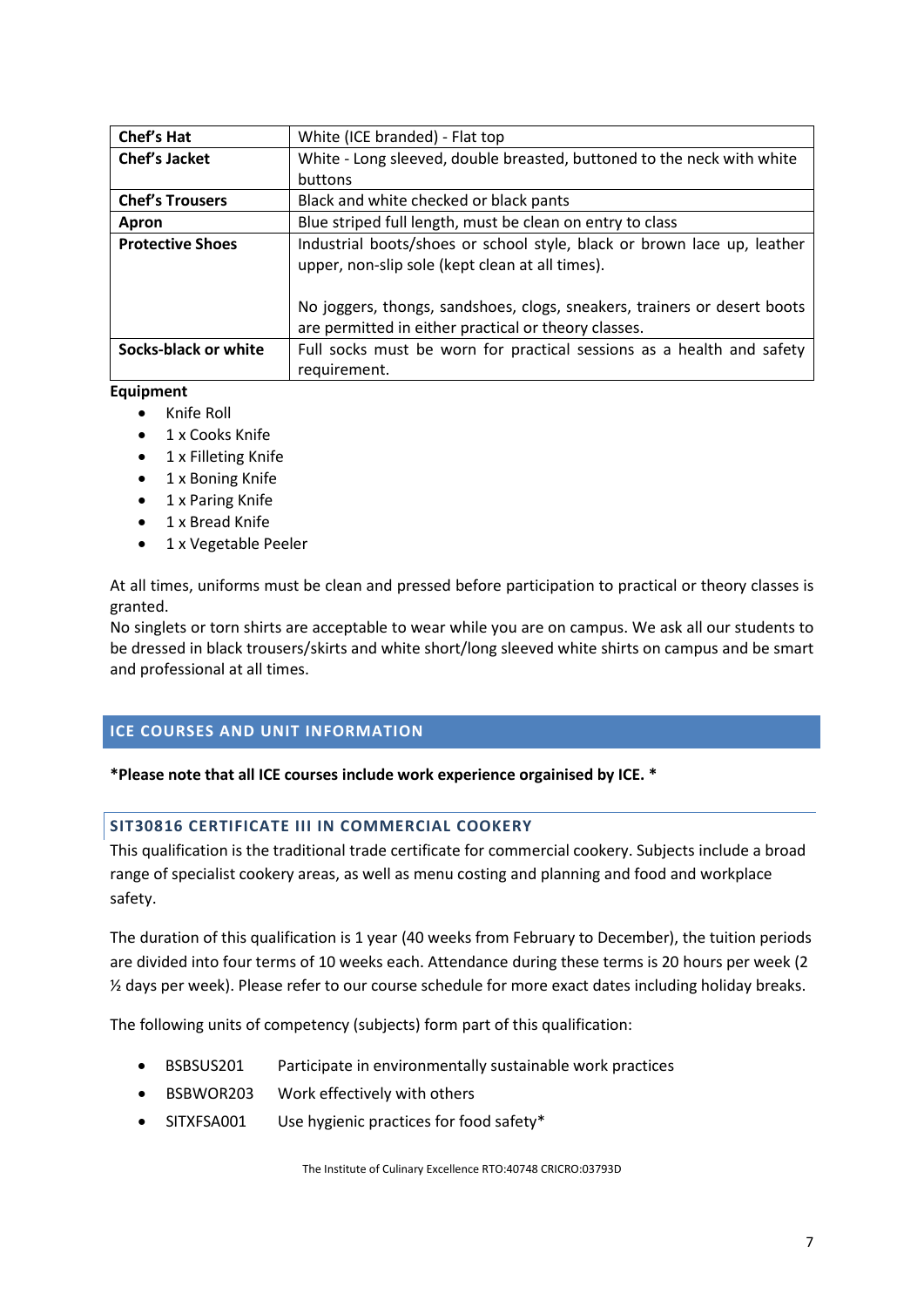- SITXWHS001 Participate in safe work practices
- SITHCCC001 Use food preparation equipment
- SITXINV002 Maintain the quality of perishable items
- SITHKOP001 Clean kitchen premises and equipment
- SITHCCC003 Prepare and present sandwiches
- SITHCCC005 Prepare dishes using basic methods of cookery
- SITHCCC006 Prepare appetisers and salads
- SITHCCC007 Prepare stocks, sauces and soups
- SITHCCC008 Prepare vegetable, fruit, eggs and farinaceous dishes
- SITHCCC017 Handle and serve cheese
- SITHCCC012 Prepare poultry dishes
- SITHCCC013 Prepare seafood dishes
- SITHCCC014 Prepare meat dishes
- SITHCCC019 Produce cakes, pastries and breads
- SITHPAT006 Produce desserts
- SITHCCC022 Prepare portion-controlled meat cuts and meat products
- SITHCCC018 Prepare food to meet special dietary requirements
- SITHKOP002 Plan and cost basic menus
- SITHKOP004 Develop menus for special dietary requirements
- SITXFSA002 Participate in safe food handling practices
- SITXHRM001 Coach others in job skills
- SITHCCC020 Work effectively as a cook (Completed on-the-job as a work placement arrangement.

\*This unit is a pre-requisite for all food / kitchen related units.

Please refer t[o www.training.gov.au](http://www.training.gov.au/) for full information on all subjects listed above.

# **SIT31016 CERTIFICATE III IN PATISSERIE**

This qualification reflects the role of a pastry chef who uses a wide range of well-developed patisserie skills and sound knowledge of kitchen operations to produce excellent patisserie products.

The duration of this qualification is 1 year (40 weeks) from February to December), the tuition periods are divided into four terms each. Attendance during these terms is 20 hours per week (2 ½ days per week). Please refer to our course schedule for more exact dates including holiday breaks.

The following units of competency (subjects) form part of this qualification:

- BSBSUS201 Participate in environmentally sustainable work practices
- BSBWOR203 Work effectively with others
- SITHCCC001 Use food preparation equipment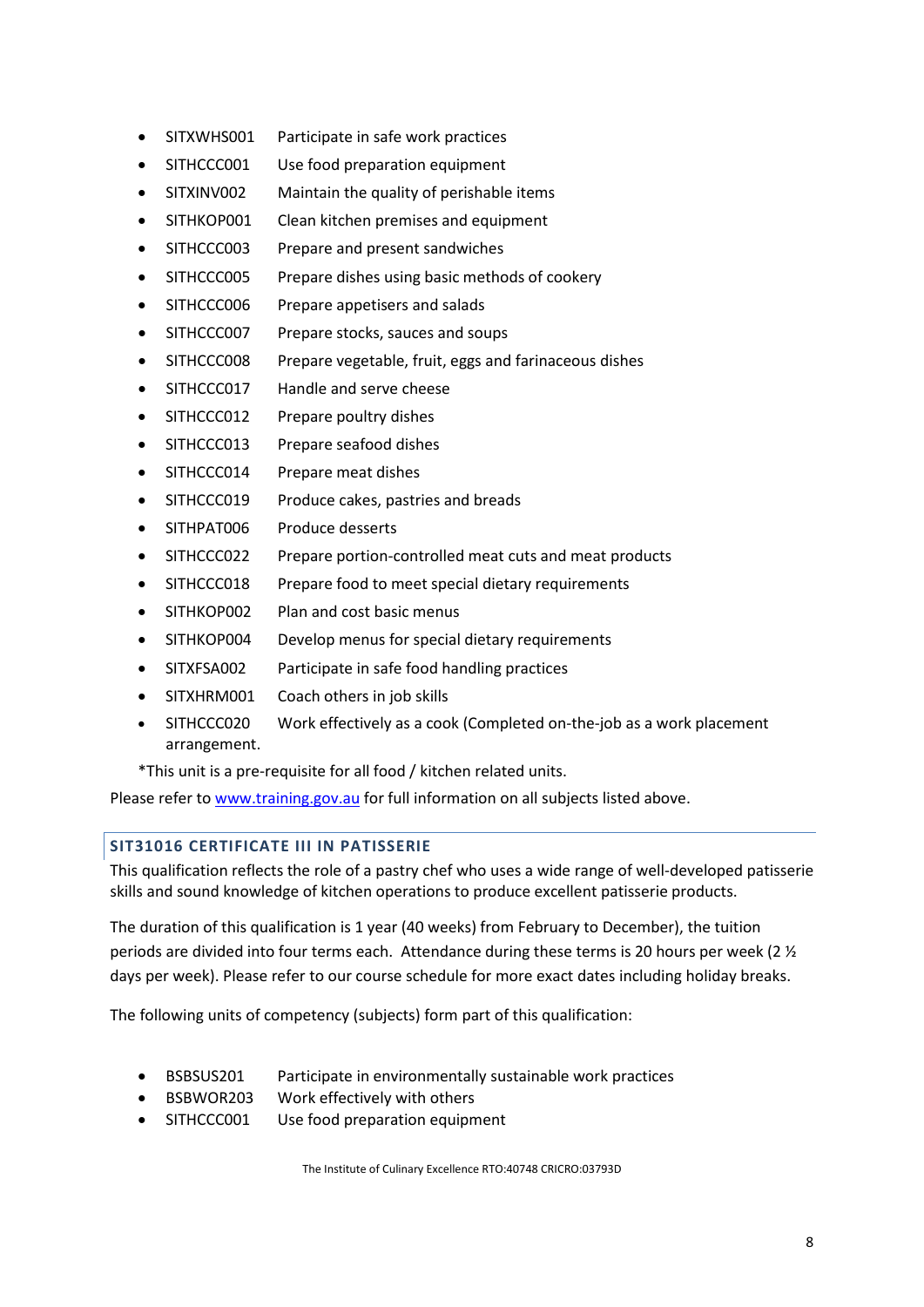- SITHCCC005 Prepare dishes using basic methods of cookery
- SITHCCCO11 Use cookery skills effectively
- SITHKOP001 Clean kitchen premises and equipment
- SITPAT001 Produce cakes
- SITHPAT002 Produce gateaux, toten an cake
- SIPAT003 Produce pastries
- SITHPAT004 Produce yeast-based bakery products
- SITHPAT005 Produce petit fours
- SITHPAT006 Produce desserts
- SITXFSA001 Use hygienic practices for food safety\*
- SITXFSA002 Participate in safe food handling services
- SITXHRM001 Coach others in job skills
- SITXINV002 Maintain the quality of perishables items
- SITXWHS001 Participate in safe work practices
- SITXFAB005 Prepare and serve espresso coffee
- SITHIND002 Source and use information on the hospitality industry
- SITPAT008 Produce chocolate confectionery
- SITXCCS003 Interact with customers
- TLIE1005 Carry out workplace calculations

*\*SITXFSA001 Use hygienic practices for food safety – is a pre-requisite unit for all patisserie units*

Please refer t[o www.training.gov.au](http://www.training.gov.au/) for full information on all subjects listed above.

# **SIT40516 CERTIFICATE IV IN COMMERCIAL COOKERY**

This qualification expands on Certificate III to include a wider range of cookery subjects, as well as leadership and financial management units. Students MUST have completed the SIT30816 Certificate III in Commercial Cookery prior to commencing the SIT40516 Certificate IV in Commercial Cookery.

The duration of this qualification is 1.5 years in total (incorporating the one-year duration of the SIT30816 Certificate III in Commercial Cookery), essentially an additional six months study after the Certificate III has successfully been completed.

Students will receive credits for all applicable SIT30816 Certificate III in Commercial Cookery units, and must only complete additional units of competency required to attain the SIT40516 Certificate IV in Commercial Cookery.

The tuition periods are divided into six terms of 10 weeks each. Attendance during these terms is 20 hours per week (2 ½ days per week). Please refer to our course schedule for more exact dates including holiday breaks.

The following units of competency (subjects) form part of this qualification, some of these units of competency are delivered and assessed online: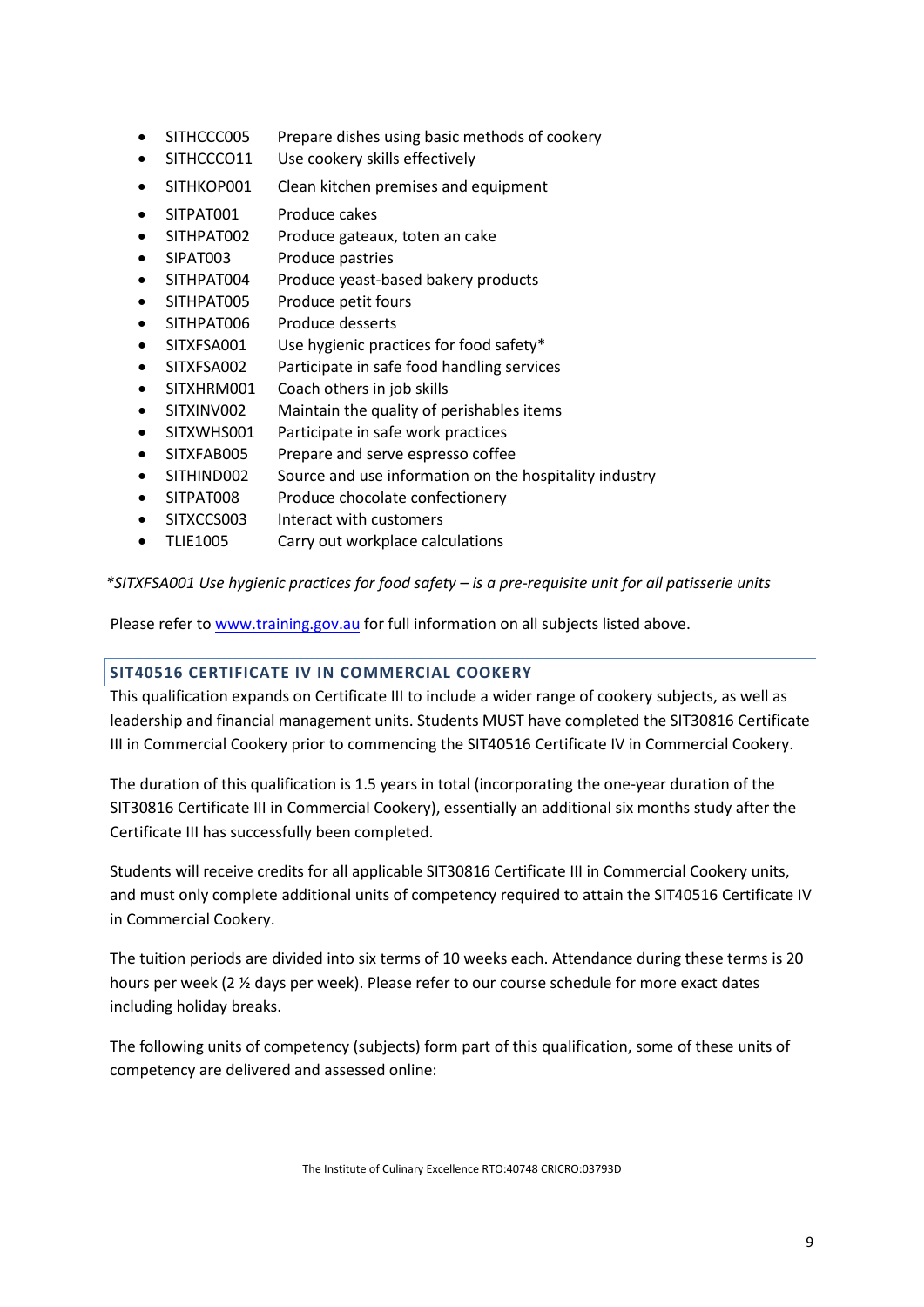- SITXFSA001 Use hygienic practices for food safety\*
- SITXWHS001 Participate in safe work practices
- SITHCCC001 Use food preparation equipment
- SITXINV002 Maintain the quality of perishable items
- SITHKOP001 Clean kitchen premises and equipment
- SITHCCC005 Prepare dishes using basic methods of cookery
- SITHCCC006 Prepare appetisers and salads
- SITHCCC007 Prepare stocks, sauces and soups
- SITHCCC008 Prepare vegetable, fruit, eggs and farinaceous dishes
- SITHCCC017 Handle and serve cheese
- SITHCCC012 Prepare poultry dishes
- SITHCCC013 Prepare seafood dishes
- SITHCCC014 Prepare meat dishes
- SITHCCC019 Produce cakes, pastries and breads
- SITHPAT006 Produce desserts
- SITHCCC022 Prepare portion-controlled meat cuts and meat products
- SITHCCC018 Prepare food to meet special dietary requirements
- SITHKOP002 Plan and cost basic menus
- SITHKOP004 Develop menus for special dietary requirements
- SITXFSA002 Participate in safe food handling practices
- SITXHRM001 Coach others in job skills
- SITHCCC020 Work effectively as a cook (Completed on-the-job as a work placement arrangement)
- BSBDIV501 Manage diversity in the workplace
- BSBSUS401 Implement and monitor environmentally sustainable work practices
- SITHKOP005 Coordinate cooking operations
- SITXCOM005 Manage conflict
- SITXFIN003 Manage finances within a budget
- SITXHRM003 Lead and manage people
- SITXMGT001 Monitor work operations
- SITXWHS003 Implement and monitor work health and safety practices
- SITXINV001 Receive and store stock
- SITXINV003 Purchase goods
- SITXINV004 Control stock

\*This unit is a pre-requisite for all food / kitchen related units.

Please refer t[o www.training.gov.au](http://www.training.gov.au/) for full information on all subjects listed above.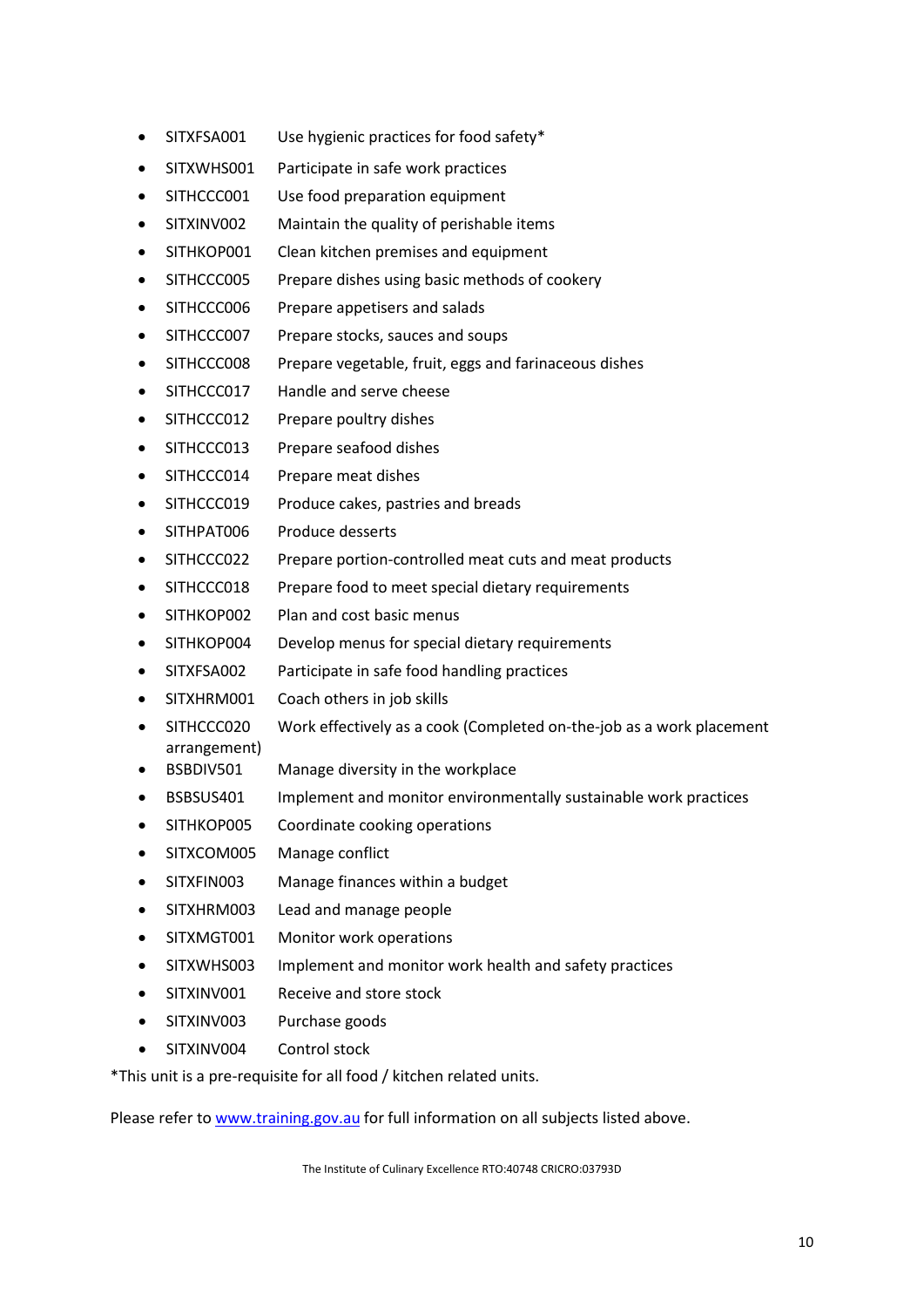## **SIT50416 DIPLOMA OF HOSPITALITY MANAGEMENT**

This qualification is for students who are interested in becoming Executive Chefs or a front of house hospitality manager. It includes a broad range of management subjects as well as cookery units and food safety. Students MUST have completed SIT30816 Certificate III in Commercial Cookery and SIT40516 Certificate IV in Commercial Cookery prior to commencing the SIT50416 Diploma of Hospitality Management.

The duration of this qualification is 2 years in total (incorporating the 1.5 years duration of the SIT30816 Certificate III in Commercial Cookery & SIT40516 Certificate IV in Commercial Cookery), essentially an additional six months study after the Certificate IV has successfully been completed.

Students will receive credits for all applicable SIT30816 Certificate III in Commercial Cookery and SIT40516 Certificate IV in Commercial Cookery units and only must complete additional units of competency required to attain the SIT50416 Diploma of Hospitality Management.

The tuition periods are divided into eight terms of 10 weeks each. Attendance during these terms is 20 hours per week (2  $\frac{1}{2}$  days per week). Please refer to our course schedule for more exact dates including holiday breaks.

The following units of competency (subjects) form part of this qualification, some of these units of competency are delivered and assessed online:

- BSBDIV501 Manage diversity in the workplace
- BSBMGT517 Manage operational plan
- SITXCCCS007 Enhance customer service experiences
- SITXCCS008 Develop and manage quality customer service practices
- SITXCOM005 Manage conflict
- SITXFIN003 Manage finances within a budget
- SITXFIN004 Prepare and monitor budgets
- SITXGLC001 Research and comply with regulatory requirements
- SITXHRM002 Roster staff
- SITXHRM003 Lead and manage people
- SITXMGT001 Monitor work operations
- SITXMGT002 Establish and conduct business relationships
- SITXWHS003 Implement and monitor work health and safety practices
- SITXFSA001 Use hygienic practices for food safety\*
- SITXFSA002 Participate in safe food handling practices
- SITXHRM001 Coach others in job skills
- SITHKOP002 Plan and cost basic menus
- SITHKOP004 Develop menus for special dietary requirements
- SITHPAT006 Produce desserts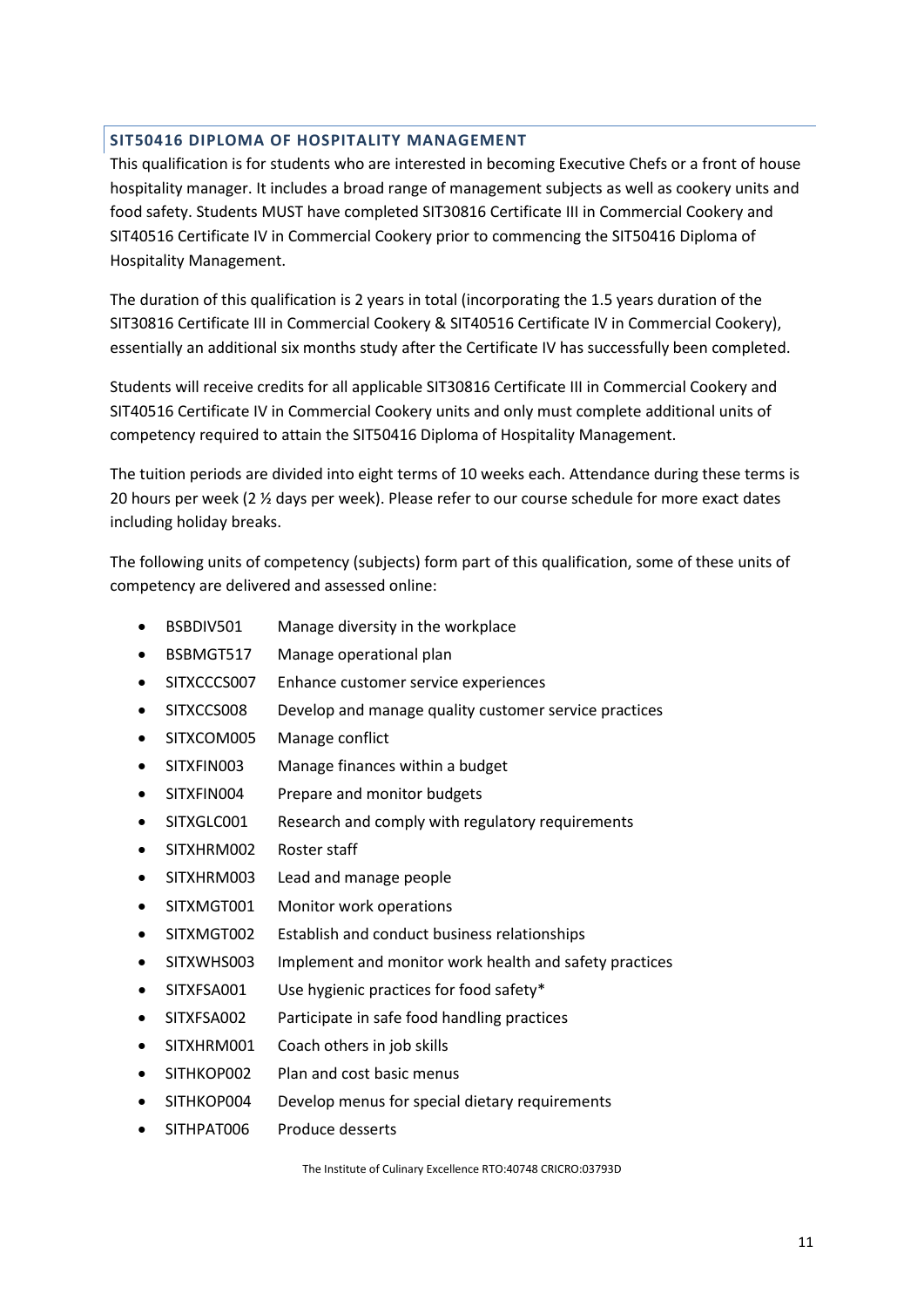- SITHCCC001 Use food preparation equipment
- SITHCCC005 Prepare dishes using basic methods of cookery
- SITHCCC007 Prepare stocks, sauces and soups
- SITHCCC008 Prepare vegetable, fruit, eggs and farinaceous dishes
- SITHCCC012 Prepare poultry dishes
- SITHCCC013 Prepare seafood dishes
- SITHCCC014 Prepare meat dishes
- SITHCCC018 Prepare food to meet special dietary requirements
- SITHCCC020 Work effectively as a cook (Completed on-the-job as a work placement arrangement)

\*This unit is a pre-requisite for all food / kitchen related units.

Please refer t[o www.training.gov.au](http://www.training.gov.au/) for full information on all subjects listed above.

# **MODE OF DELIVERY**

Students will attend campus for a minimum of 20 hours per week, between the hours of 12 noon and 9pm on Wednesday, Thursdays and Fridays. Delivery will be conducted in a face-to-face manner; classes will be a combination of theory and practical sessions. Theory classes will be held in our classrooms and practical sessions in our purpose-built commercial training kitchens.

Students undertaking the SIT40516 Certificate IV in Commercial Cookery and the SIT50416 Diploma of Hospitality Management will also have some online theory components and assessment tasks in addition to the classroom / kitchen work.

All students will be required to undertake an Industry Work Placement component with one of our partner restaurants. This involves working in an operational restaurant / café, assisting to prepare a variety of dishes for their customers. This work placement is generally un-paid work as it forms part of the course requirements, however if you have secured independent employment (in-line with the rules allowable under your Student VISA) that covers the requirements of work placement (i.e. The establishment has a commercial kitchen, and you are working under the supervision of a qualified chef) then you may use your paid employment as your work placement venue.

# **ATTENDANCE AND PROGRESSION**

The Institute of Culinary Excellence monitors student progress and attendance through its internal student management system: Wisenet and is recorded electronically, in accordance with course requirements and student visa regulations. Timetables are generated to ensure that course duration fits into the CRICOS registered durations for each program. Students who are identified, as being at risk of not achieving the qualification requirements will be counselled and if necessary additional tuition or coaching will be provided.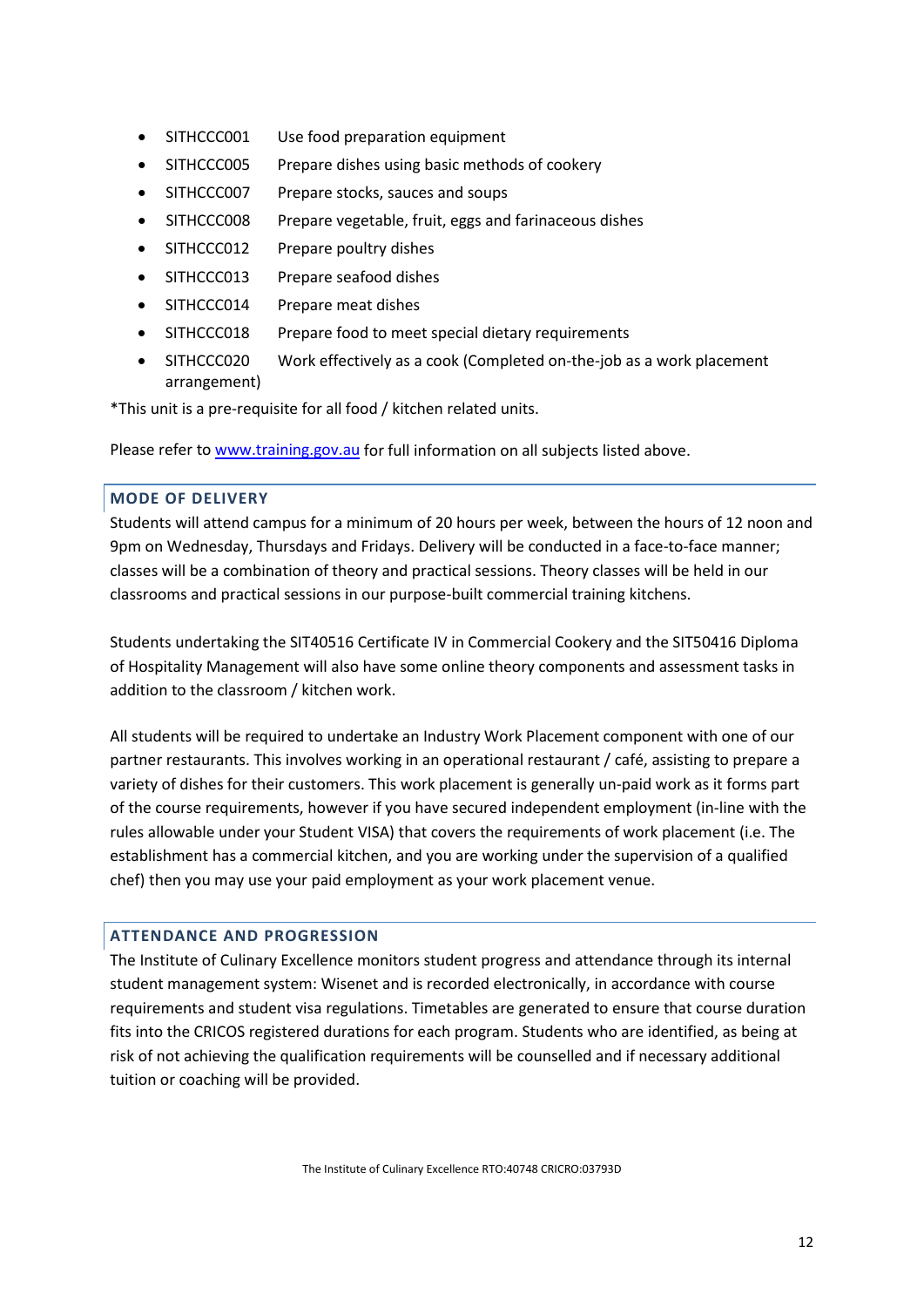In cases of ongoing poor performance, non-attendance or lack of academic progression will potentially result in cancellation of enrolment, in which case The Institute of Culinary Excellence will inform all required parties and agencies.

# **Classroom Policies**

- Learners will sign in on entering or exiting the training room.
- An identification lanyard must be worn, to identify you as a student of ICE.
- Appropriate cookery attire is expected to be worn at all times within the ICE training kitchens
- Black trousers or skirt and a white shirt (long or short sleeved) is to be worn during theory classes and when on campus and not in the kitchens.
- Mobile phones must be turned off prior to entering training room.
- Designated breaks will be provided daily. No other breaks are permitted unless approved by your trainer.
- Smokers please be aware that cigarettes breaks are only in the designated morning, afternoon and lunch breaks.
- Water bottles are encouraged in the training rooms. No other drinks or food are permitted.
- Please show respect to all students by keeping your noise to an absolute minimum.

## **TRAINING AND ASSESSMENT STANDARDS**

The Institute of Culinary Excellence has personnel with appropriate and relevant qualifications and experience to deliver the training and facilitate the assessment relevant to the training products offered.

Assessments will meet the 'Principles of Assessment' including recognition of prior learning and credit transfer. The Institute of Culinary Excellence adheres rigidly to the standards contained in the Code of Conduct for Assessors. Adequate training materials and physical resources are utilised to ensure the learning outcomes of the training product can be achieved. Appeals procedures are in place for students who are not satisfied with assessment or training. All assessment processes are valid, reliable, flexible and fair.

Students are advised of assessment requirements before training commences.

## **ASSESSMENT PROCEDURES**

The Institute of Culinary Excellence applies the principles of fairness, flexibility, validity and reliability in all assessments. The objective of assessment is for the student to show that they have achieved the unit's competencies. Students may be assessed by one or more of the following methods:

- **Observation**  the completion of a specified task or set of procedures normally performed under close supervision, using a detailed checklist.
- **Oral questioning**  a response is provided to a series of questions presented in order to demonstrate understanding of principles or reasoning behind the action taken.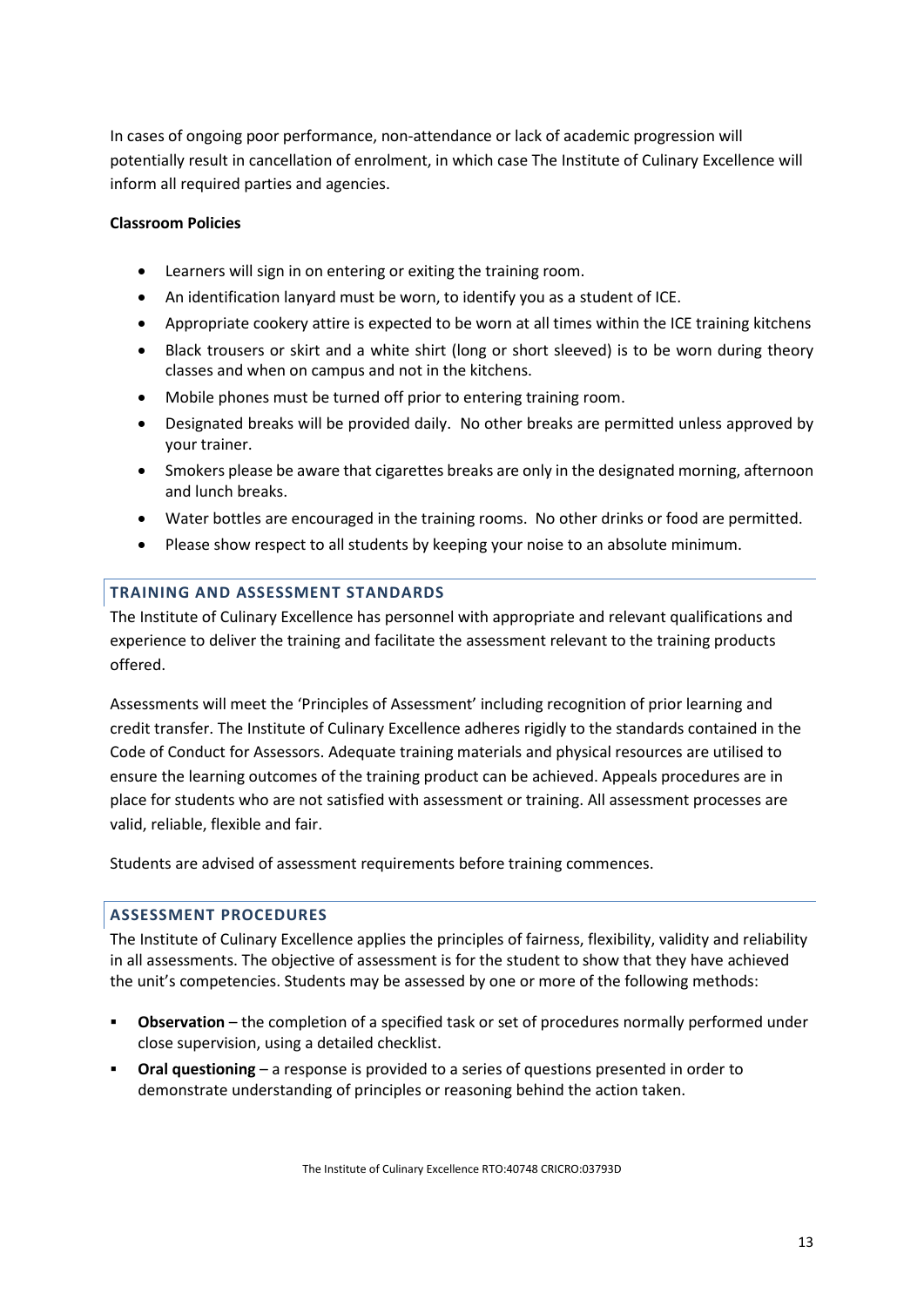- **Case study** an opportunity to display problem solving and decision-making skills is provided in a simulated context.
- **Multiple choice**  a question or incomplete statement followed by several options [usually 4 5] from which the trainee selects the appropriate answer/s.
- **Written short answer**  a written response item consisting of a question/s with answers of a single word, a few words, a sentence, or a paragraph.
- **Project**  an exercise or investigation based on a real-life situation, generally requiring a significant part of the work being carried out without supervision and involving the completion of a project report.
- **Or any other method outlined in the course information or Training Plan**

Students will be advised of the assessment methodology before training commences.

## **RESUBBMISSION OR RE-ASSESSMENT**

**RESUBMISSION**: Further evidence for assessment might be required if the student has partially completed the assessments and some of the work/assignments. Assessments can be corrected or completed for resubmission. For initial submission, the student must participate in learning and classroom activities and undertake the given assessment tasks. Resubmission is an informal process and can be arranged between student and training/assessor through mutual understanding. Trainers/Assessors may allow up to two resubmission attempts before deciding the next step.

**REASSESSMENT**: If a student does not qualify for resubmission or is still deemed 'Not Competent' after the resubmission, they will need to go through the reassessment process. To qualify for reassessment the student must have completed and submitted the required assessments for the unit of competency as per the unit assessment schedule.

Students have the right to appeal the assessment outcome using the Institute's [appeals process](#page-27-0)  outlined on page 26 of this book. The appeals are also outlined in the 'instructions to students' at the beginning of each subject assessment.

## **RECOGNITION OF PRIOR LEARNING (RPL)**

*Definition* Recognition of Prior Learning is the formal acknowledgement of skills and knowledge held as a result of education and training, work experience and/or life experience.

Evidence for recognition of prior learning may include:

- Evidence of current competence;
- Performance, demonstration, or tests;
- Workplace or other pertinent observation;
- Oral presentation;
- Portfolio, logbook, task book, projects or assignments;
- Written presentation;
- Interview;
- Simulations.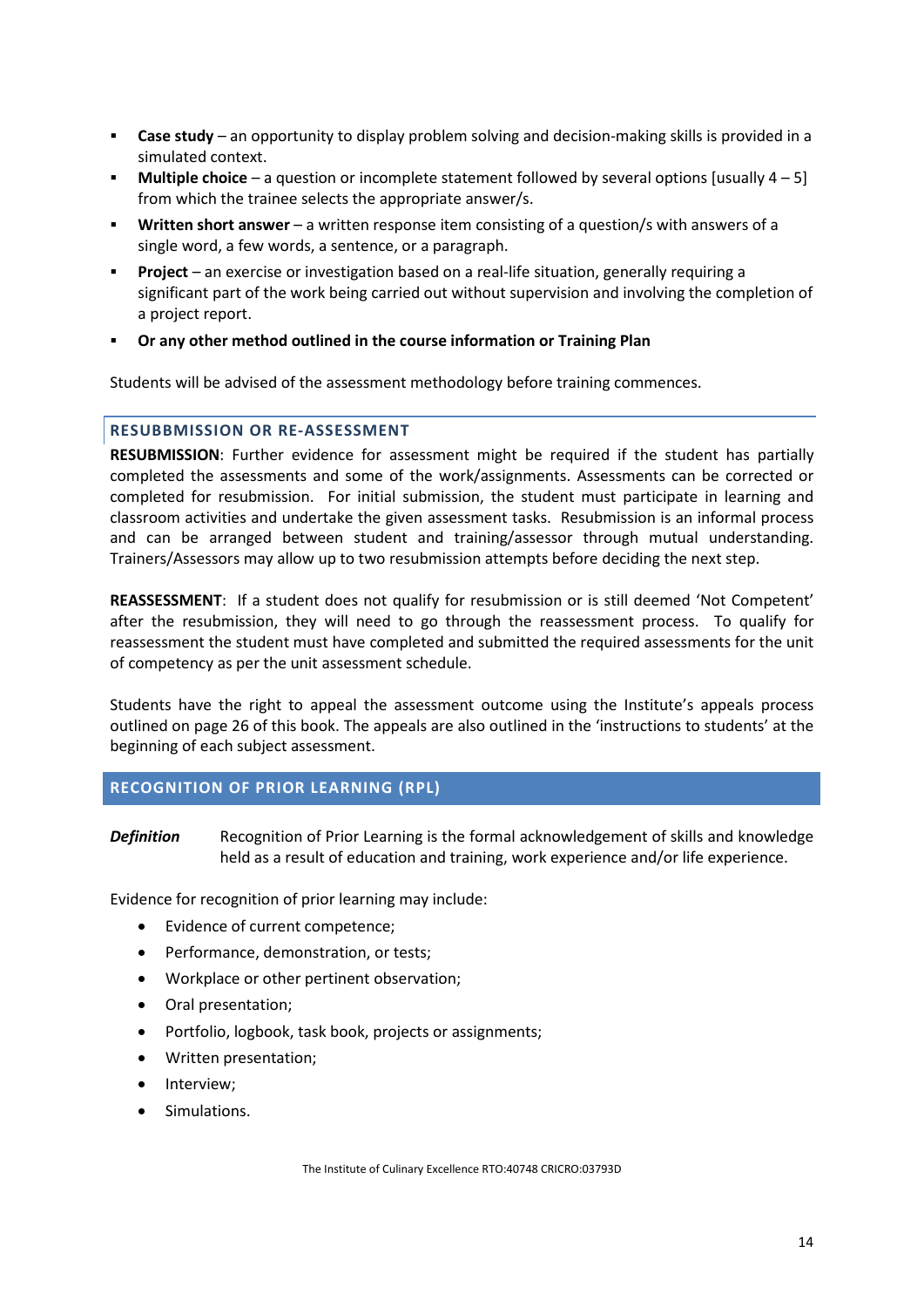It is accepted that RPL is an assessment of an individual's current knowledge, skills and attitudes even though the evidence produced in support of the claim for recognition may be drawn from the past.

#### *What you need to do…*

RPL applications will be sent to you with the initial enrolment forms. You will then need to apply using the application form, which will be forwarded to you prior to course commencement. The form should be completed and returned along with any required evidence. A copy of the application form will be placed on your file.

The Institute of Culinary Excellence staff will assess completed RPL applications, then arrange a video interview with you at a mutually convenient time using facetime, skype or zoo. They will complete a competency conversation and then assess your application for RPL. You may be required to supply additional evidence and / or undertake a practical skills demonstration as part of this process. The ICE assessors will explain what you need to do at each stage of this process.

Granting of RPL will be recorded as a unit of competency outcome in your students record. After RPL is granted your training schedule will be reviewed and modified to ensure consistency of outcomes against the qualification and to satisfy student study visa requirements.

**Please note:** There is no difference to the course fees if you choose to pursue assessment via Recognition of Prior Learning. It is simply an alternative method of gaining competency in a particular subject area.

Students have the right to appeal an RPL decision by following the appeals process outlined on page 26 of this book.

#### **TRAINING GUARANTEE**

The Institute of Culinary Excellence will go above and beyond to make your training at ICE a motivational, valuable and rewarding experience. All staff at ICE, will make every effort to complete your training and assessments successfully, with a positive outcome for everyone who wishes to qualify and receive their certificate for their chosen qualification. It is our responsibility to support an assist you to achieve the expected leaning outcomes while you are studying with us at ICE.

Your responsibility as an ICE student is to attend a minimum of 80% of your classes and work hard to complete each assessment. We will work hard, if you do…

While you are studying with us you will have access to:

- 1. Student support office: Ada Chow
- 2. Industry mentors to assist you in the industry in Australia
- 3. International Course Manager/Trainer
- 4. Workplace Support Officer for the work placement component of the course.

#### **QUALIFICATIONS TO BE ISSUED**

Students completing all assessment requirements for a qualification will be awarded a Certificate corresponding to the completed course. Students completing assessment requirements for part of a qualification will be awarded a Statement of Attainment, indicating which units of competency they have completed.

Replacement copies of Certificates and Statements of Attainment are available upon request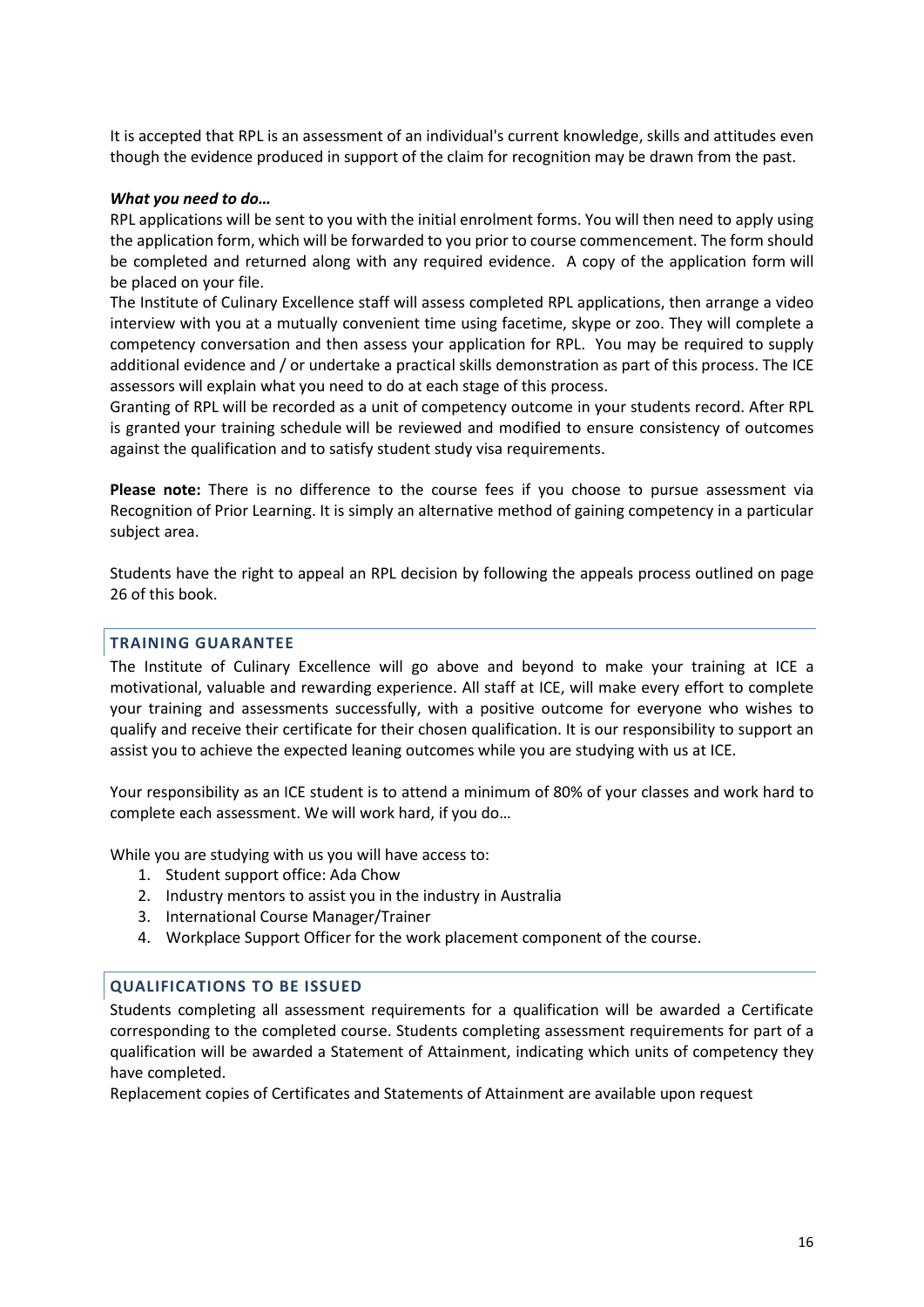# **FEES, PAYMENTS AND REFUNDS**

#### **FEES**

Fees are applied according to the fee schedule; this is available on our website [\(www.theice.com.au\)](http://www.theice.com.au/) or via our authorised agents. Basic fee structure includes the following breakdown:

- Application fee (payable with submission of the application Enrolment Step 1) (non-refundable)
- Enrolment fee (payable with submission of enrolment forms Enrolment Step 3)
- Equipment & uniform fee (payable with submission of enrolment forms Enrolment Step 3)
- Tuition fees (first installment payable prior to commencement of training Enrolment Step 3. Remaining tuition fees paid in equal installments at the start of each term.

An invoice will be generated detailing your fees. Periodical tuition invoices will be issued prior to the commencement of each term.

The Institute of Culinary Excellence will safeguard any money paid by you in advance of your course by not utilising any tuition fees until your training has commenced.

Upon payment being received a receipt (tax invoice) will be issued to you via email.

The Institute of Culinary Excellence will not change or increase your fee amounts after your enrolment.

## **PAYMENT OPTIONS**

The Institute of Culinary Excellence offers flexibility to its students for payment of tuition fees. Payments can be made via cash, cheque, credit card, EFTPOS, direct deposit or Ezidebit payment plan. For payments made by direct deposit, please deposit the funds into the bank account with your surname and/or invoice number as the reference so that we can track your payment.

If a student requires an installment schedule for payment of tuition fees, it is negotiated with the Institute of Culinary Excellence at enrolment. These details are noted on the student's enrolment form and a copy is given to the student prior to commencement study.

## **FEE REFUND POLICY**

Refunds are willingly made in accordance with our policy outlined on the following page. Refund applications must be made in writing to [admin@theice.com.au](mailto:admin@theice.com.au) when any of the conditions below apply. Any refunds will be returned to the source of payment. Full refunds will be given to all students if the Institute of Culinary Excellence cancels the course for any reason.

Refunds are only granted on the Enrolment Fee and the Tuition Fees; the initial Application fee is nonrefundable at it covers costs associated with initial student file setup and data entry.

Refunds will be made via direct debit to the nominated bank of the student's choice and will be made within 28 business working days from cancellation approval. You may nominate a person to either collect or receive the refunded fees on your behalf.

The following rules apply to the refund policy: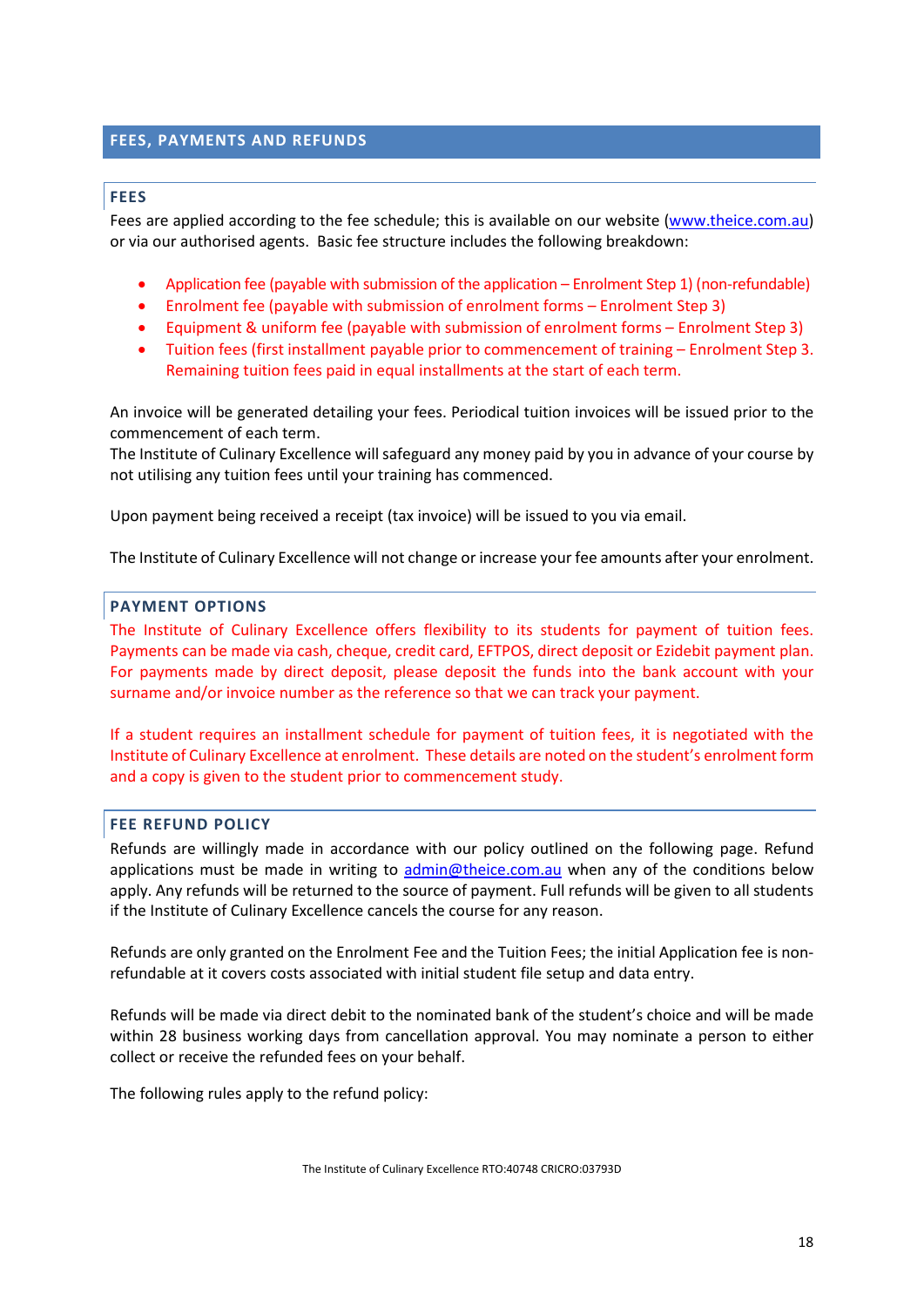- Cancellation **greater** than seven (7) days prior to commencement = refund of 50% of Enrolment fee and 100% of any Tuition fees paid to date.
- Cancellation **less** than seven (7) days prior to commencement = no refund of Enrolment fee however refund of 100% of any Tuition fees paid to date will be made.
- Cancellation due to ill health\* or other serious personal issue (ie. death in the family) at any stage **prior** to commencement = refund of 100% of the Enrolment fee and 100% of any Tuition fees paid to date.
- Cancellation **after** the commencement of training = no refund, unless the circumstances are due to ill-health or other serious personal nature (in which case the refund will be assessed and approved on a case-by-case basis).
- If the Institute of Culinary Excellence cancels the course for any reason, students will receive a full refund of refund of 100% of the Enrolment fee and 100% of any Tuition fees paid to date. Where possible students will be allocated a priority place in the next available course.

\*Ill-health cancellations must be accompanied by a medical certificate or death certificate.

## **DEFERRING, SUSPENDING OR CANCELLING ENROLMENT**

Students wishing to defer, suspend or cancel their enrolment must notify The Institute of Culinary Excellence in writing at least seven (7) days prior to the intended date of withdrawal. Exceptions to this rule will be made if the reason for withdrawal is urgent in nature or if the student is incapacitated due to illness or injury.

Upon receipt of written advice from the student, the Director or an authorised staff member will determine if the request is authentic and warranted and process the deferment, suspension or cancellation. Warranted reasons for students seeking to defer, suspend or cancel their enrolment include but may not be limited to:

- Illness or injury that prevents adequate attendance / academic progress.
- Urgent family circumstances that require the student to travel back to their home country.
- Change in financial circumstances that will prevent the student from finalising fee payments.
- Student visa implications that will prevent the student from obtaining or maintaining a visa.

The Institute of Culinary Excellence may initiate a deferment, suspension or cancellation of a student enrolment for the following reasons:

- Misbehavior
- Failure to pay fees
- Breach of attendance (less than 80%) or failure to progress as required by student visa conditions.

In these circumstances, The Institute of Culinary Excellence will notify the student in writing outlining the specific reasons for the action. As part of this notification process the student will be informed of their right to appeal the decision within 21 working days of the action being made, as per ICE's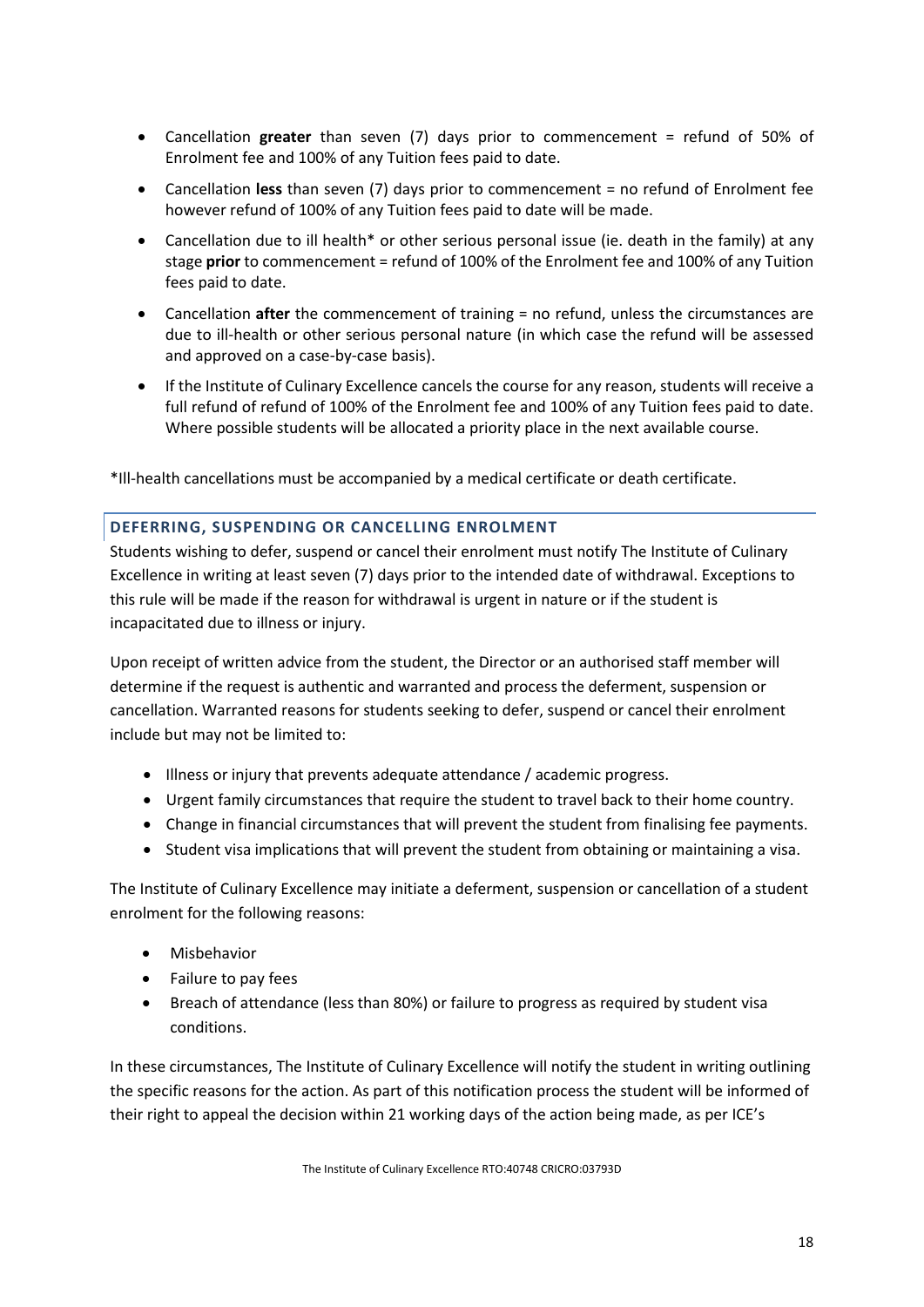formal complaints and appeals policy / procedure. If an appeal is lodged, then the cancellation process will not be finalised until the appeal process is completed.

The Institute of Culinary Excellence will always inform overseas students of any implications and notification requirements that a deferment, suspension or cancellation may have on their student visa and guide them to seek appropriate independent immigration advice.

## **WORKING WHILST ON A STUDENT VISA**

Check the individual conditions of your student visa, however as a rule you are able to work 20 hours per week whilst studying and more, during your holiday periods. Please note that you cannot start working in Australia until after your course has commenced.

You must have a Tax File Number (TFN) prior to working in Australia. The Australian Taxation Office (ATO) issues these numbers to individuals. Upon gaining a job your employer will ask you to complete a TFN declaration form, this involves you supplying your TFN and other information, if you don't complete and submit this form you will be taxed at the highest tax rate. You must also have a Superannuation account, your employer will ask you for details of this account so they can pay 9.5% of your ordinary earnings into it, as a contribution towards retirement savings. Host Plus is a superannuation company that specialises in the hospitality industry, their website is: <https://hostplus.com.au/>

For more information about working whilst on a student visa, including applying for a TFN and managing superannuation, visit this website:

[https://www.ato.gov.au/individuals/international-tax-for-individuals/coming-to-australia/working](https://www.ato.gov.au/individuals/international-tax-for-individuals/coming-to-australia/working-in-australia/)[in-australia/](https://www.ato.gov.au/individuals/international-tax-for-individuals/coming-to-australia/working-in-australia/)

## **ENTERTAINMENT & CULTURE**

Brisbane offers a variety of entertainment, cultural and sporting events and activities. The Visit Brisbane website: [https://www.visitbrisbane.com.au/information/visitor-essentials/visitor](https://www.visitbrisbane.com.au/information/visitor-essentials/visitor-information-centres)[information-centres](https://www.visitbrisbane.com.au/information/visitor-essentials/visitor-information-centres) has detailed information in individual events and including transport and costs.

The Gold Coast, to the south of Brisbane, has a variety of theme parks: Dreamworld; Movie World and Sea World. The Sunshine Coast, to the north of Brisbane is the home of Steve Irwin's (The Crocodile Hunter) Australia Zoo. Both of these locations also feature beautiful beaches.

# **ACCOMMODATION**

The Institute of Culinary Excellence has identified the following student accommodation options which we believe will be well suited to our students. These facilities offer clean, safe and affordable rooms within an easy commute of our campus.

• Student One [\(www.studentone.com\)](http://www.studentone.com/) – Located in Brisbane City.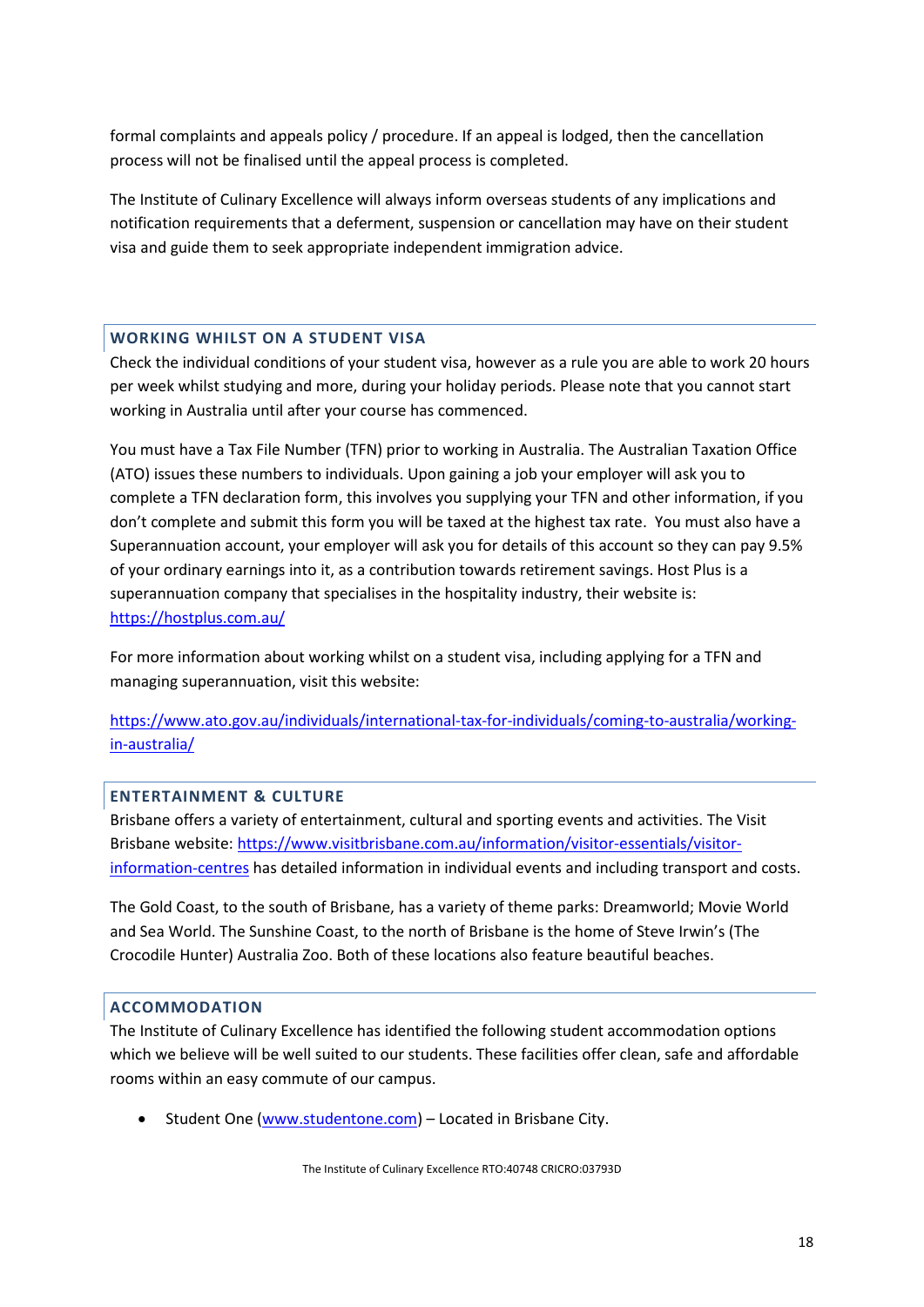• SayStay [\(www.saystay.com\)](http://www.saystay.com/) – Located in Brisbane City.

These student accommodation options are quite similar, and both have the following property features: unlimited internet / Wi-Fi; security and on-site support staff; social areas – cinema room, gym, games room; on-site laundry and bicycle storage.

Please note these are suggestions only. It is the responsibility of individual students to arrange and pay for their own accommodation. If you have alternative suitable accommodation options available to you then you are more than welcome to pursue those options.

Please ensure that you read and understand any tenancy agreement or other rules and regulations prior to signing, find out if your weekly rent covers utilities or if they a separate cost.

The Residential Tenancies Authority (RTA) is a government agency that helps tenants and provides general advice. If you have any questions about your tenancy agreement, or if there are any problems that occur after you have moved in then contact them. They have an interpreting service and also a variety of fact sheets translated into different languages.

RTA Phone number: 1300 366 311 RTA Website: rta.qld.gov.au RTA Translating and Interpreting Service: 13 14 50

## **TRANSPORT**

Brisbane has many different public transport options including trains, buses, ferries, taxis and ride share services (like Uber). Trains, buses and ferries are all linked and the fares can be paid with an electronic card known as a *go* card, you can pre-load money on these cards then swipe on and swipe off at the special checkpoints located at train stations and on the buses and ferries.

Time table and *go* card information is available via the TransLink web site[: www.translink.com.au](http://www.translink.com.au/) Brisbane and the larger South East Queensland area is divided into 8 different zones (see image below), ticket pricing increases depending on how many zones are travelled in. Please note the airport train is independently priced and costs more than a standard train ticket. Prices also vary depending on the time of travel. Peak periods (6am – 8.30am & 3.30pm – 7pm) are 20% more expensive than travel during other times. As a student with The Institute of Culinary Excellence you will be eligible for a student concession card, which will help with the price of public transport.

The Institute of Culinary Excellence is within easy walking distance of the Coorparoo train station (which is located within zone 1) there are regular trains running to Southbank, South Brisbane / City and from there connecting trains to the Gold Coast and Sunshine Coast.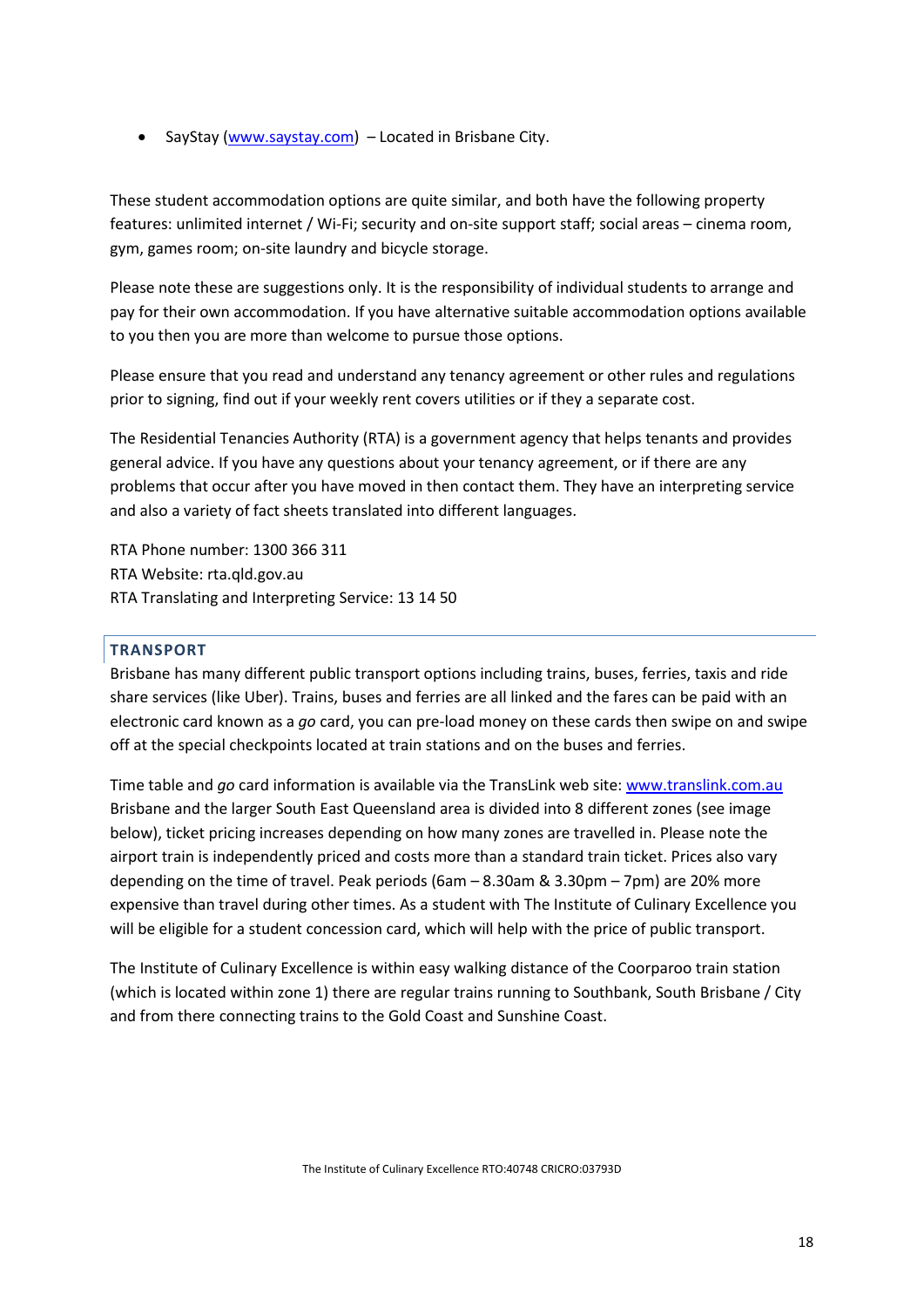

# **BRISBANE CLIMATE**

Brisbane has a humid sub-tropical climate with hot, wet summers and dry, moderately warm winters. Temperature ranges from  $16^{\circ}$ C – 20°C in winter to 27°C – 33°C in summer. It is advisable to wear SPF 30+ sunscreen when outdoors as sunburn and skin cancer is a real risk in our climate.

## **BEACH SAFETY**

South East Queensland has some of the most beautiful beaches in the world, however they can be quite dangerous for swimmers especially people unfamiliar with the conditions. When swimming at Australian beaches it is important to always swim between the red and yellow Surf Life Saving flags. The flags indicate that lifeguards are monitoring that section of beach and it is a safe place to swim.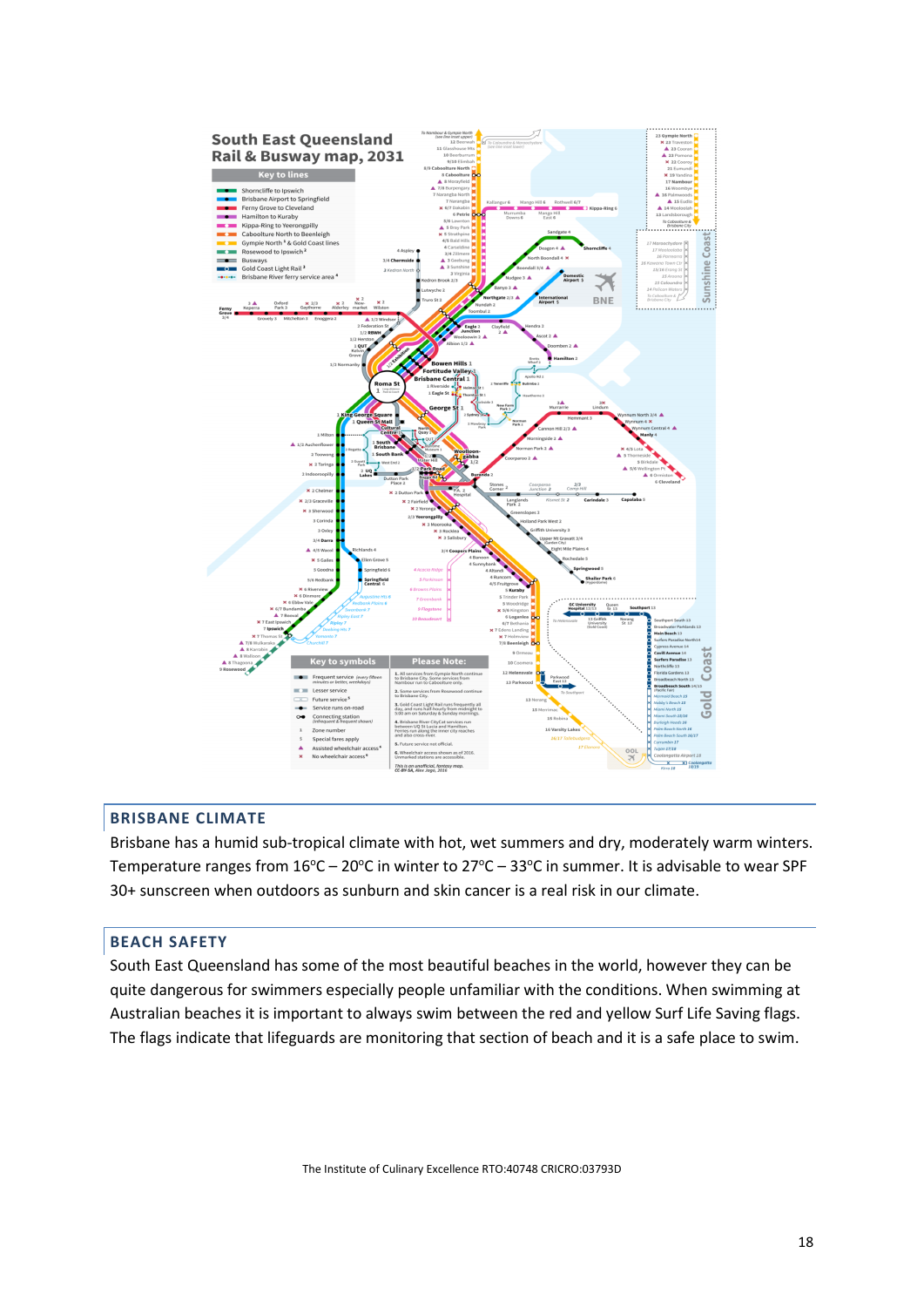# **FINANCES**

There are quite a few different banking options open to international students. Australia has a variety of large banks (known as the big four): Westpac; Commonwealth; ANZ and NAB and also other smaller banks and building societies. All banks offer savings accounts, debit cards and credit cards with varying conditions like interest rates, fees, rewards and other benefits. The larger banks will have their own branded automatic teller machines (ATMs), however there are other smaller ATMs located in restaurants, clubs and casinos there is often a fee charged to use them. EFTPOS (Electronic Funds Transfer at Point of Sale) is available at most shops, restaurants and attractions.

It is a good idea to have a budget planned prior to arriving in Australia, this will help to ensure you have enough money available to meet your rent, bills, food, entertainment, transport and student fee obligations and don't have any unexpected money concerns.

A sample weekly budget for an international student living in shared accommodation in Australia might resemble the following (please note this is an example only and your circumstances may vary):

- Rent approximately \$180 \$400pw (depending on type of room and sharing arrangements)
- Groceries approximately \$80pw
- Eating out approximately \$100pw (covers three or four main meals depending on venue)
- Gas / Electricity / Water approximately \$40 \$150pw (your rental arrangement may include these utility costs as part of your weekly rent)
- Phone approximately  $$20 $30$ pw (there is a variety of pre-paid plans available)
- Public transport approximately \$15 \$25pw (based on zone 1, concession *go* card travel)
- Car running costs (after purchase) approximately \$150 \$200pw for petrol, basic maintenance, insurance and registration.
- Entertainment approximately \$50 \$100pw
- Extras \$50pw (to cover any unexpected costs)

Total: \$685 - \$1,135.00 (*please note that these are approximate costs only and that not all of these expenses may be applicable to your particular living situation*).

# **MEDICAL NEEDS**

You must have sufficient Overseas Student Health Cover (OSHC) prior to arriving in Australia, you will be required to provide your membership card when accessing medical services. You may be required to pay for the initial doctor's consultation or treatment and then apply for a reimbursement via your health fund.

Australia has a variety of medical services, including General Practitioners (GP) and Hospitals (both Public and Private). For general health concerns that are not urgent, visit a GP clinic:

Some nearby options are: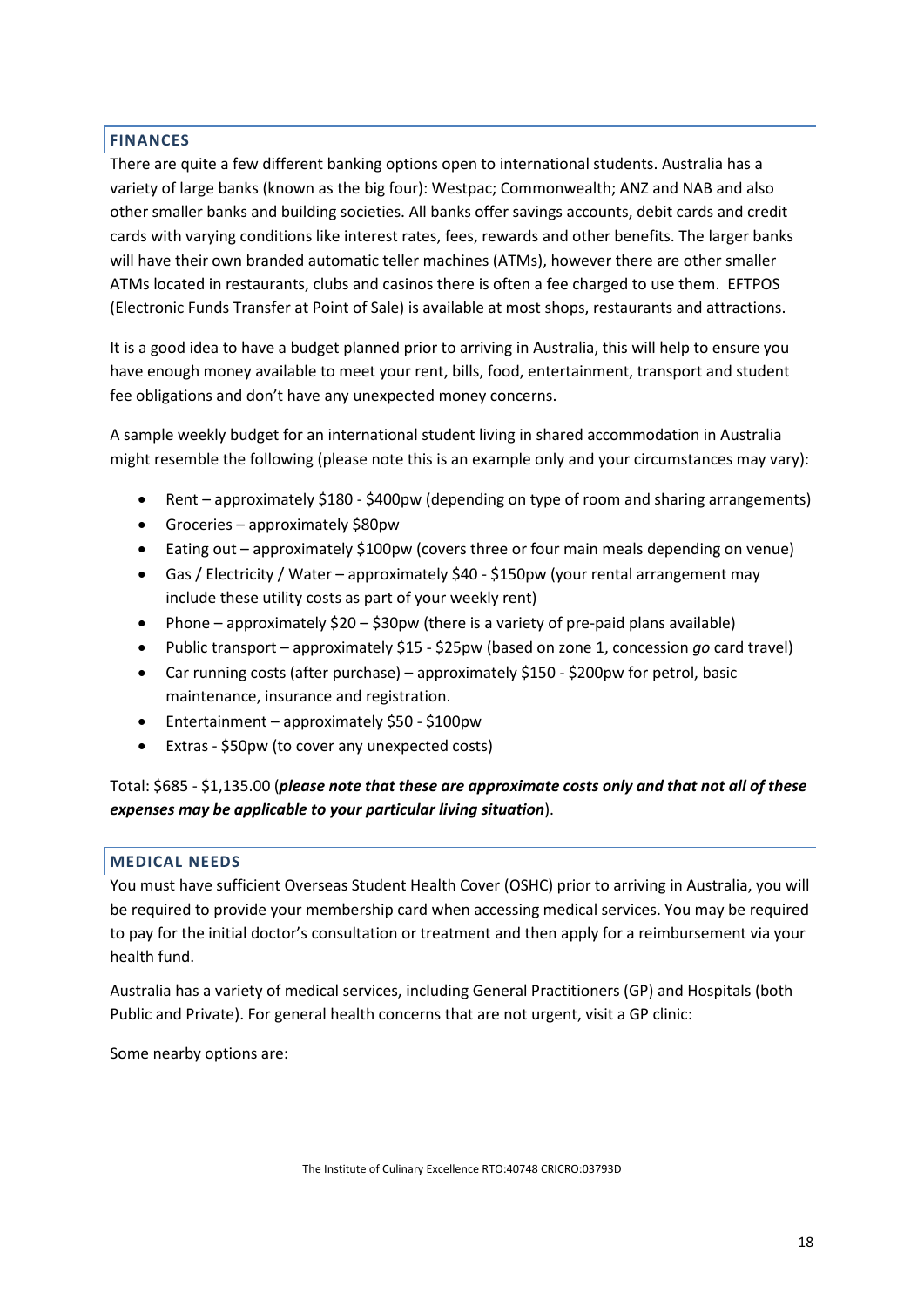Coorparoo Village 7 Day Medical Centre 385 Old Cleveland Road, COORPAROO

Woolloongabba Medical Centre 468 Vulture Street, WOOLLOONGABBA Ph: 3217 3344

Ph: 3847 2377

If you have an urgent condition or injury, then it is best to call an ambulance **(Ph: 000)** or visit the emergency section of the nearest hospital.

## **EMERGENCY SERVICES**

If you require immediate help that is not of a medical, fire related or police emergency, you can contact your ICE on 1300843 423 or 0420 275 073. She will be able to advise or assist you on any personal matter that might require attention. Remember, you are not alone here in Australia, we at ICE care about your wellbeing while you are studying with us.

If your matter is medical, fire or a police emergency, the Australian emergency services number is **000,** dialing this number will connect you with an operator who will ask if you require the Police, Ambulance or Fire Brigade. This is a free call from any phone in Australia.

## **PUBLIC HOLIDAYS AND SPECIAL CELEBRATIONS**

Australians hold certain days as special days of national significance, these are known as public holidays, and on these days some people will have a day off work or school. Certain workplaces, especially hospitality, will still be open however their staff are paid more for working on these days.

QLD Public Holidays:

- New Year's Day  $-1^{st}$  January Celebration of the new calendar year, preceded by celebrations, parties and fireworks the night before (New Year's Eve  $-31<sup>st</sup>$  December).
- Australia Day  $26<sup>th</sup>$  January Celebration of Australian culture, it marks the date that European settlers first arrived in Australia in 1788.
- Easter (Good Friday Easter Monday) Varies each year. Christian commemoration of the death and resurrection of Jesus Christ. It is traditional to eat hot cross buns on Good Friday and to give gifts of chocolate eggs and other confectionary on Easter Sunday. The figure of the Easter Bunny is popular with families. It is tradition for the bunny to bring chocolate eggs to children on the night before Easter Sunday.
- Anzac Day  $25<sup>th</sup>$  April This is the day that the combined Australian and New Zealand Army Corps (ANZACs) landed at Gallipoli in Turkey in 1915 during World War 1. The public holiday is now a day of reflection and honor of all service people who have fought for our nation.
- Labour Day  $3^{rd}$  May Recognising the rights of the worker and the origins of the trade union movement.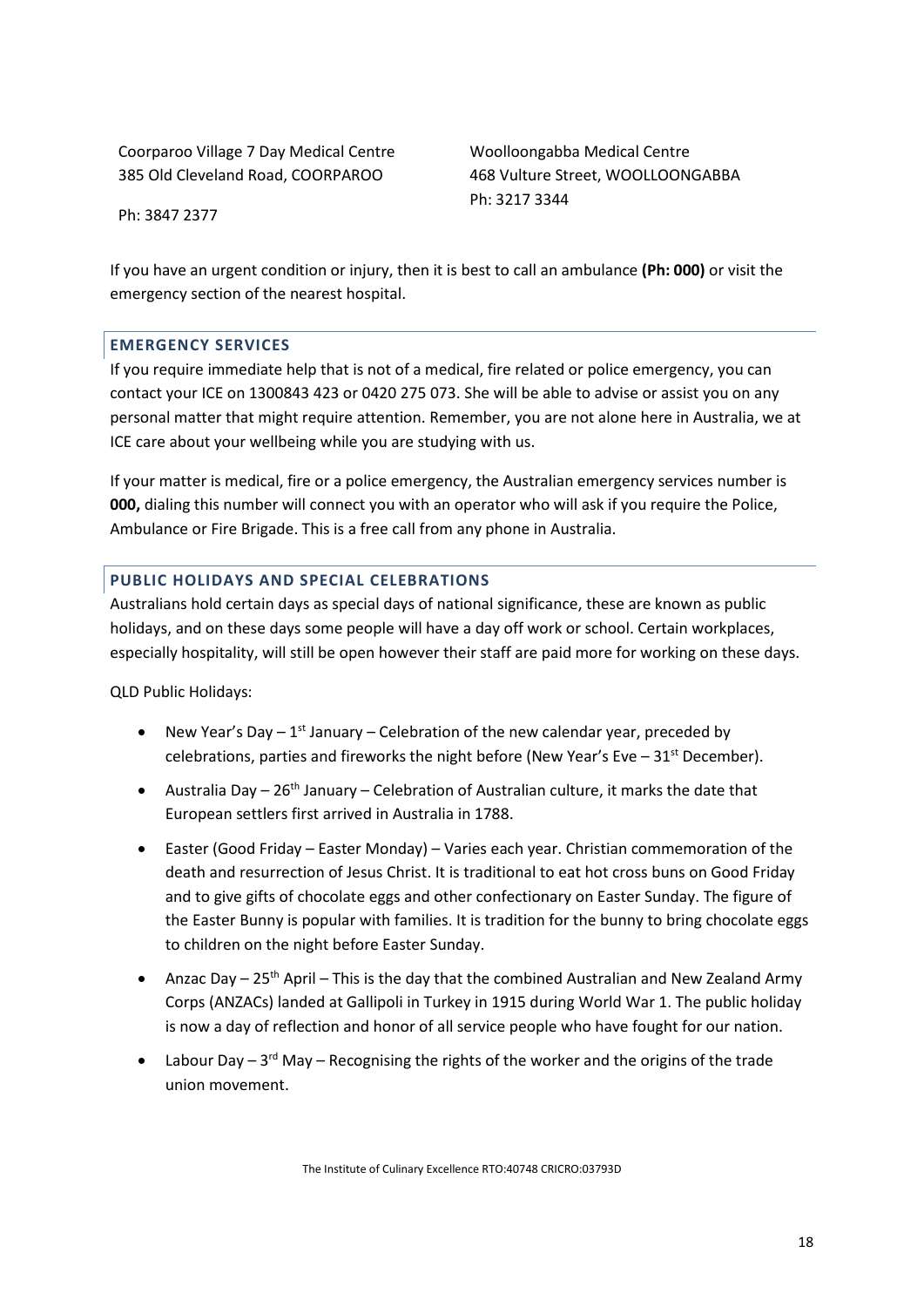- EKKA Show Day  $11<sup>th</sup>$  August The Brisbane Exhibition or EKKA is an agricultural show that is held in August in the city. There are displays of livestock, artwork, cooking and many other interesting items as well as carnival style rides and show-bags.
- Queen's Birthday  $4<sup>th</sup>$  October Queen Elizabeth II in the Australian head of state and therefore this day is a celebration of her reign. It is not held on her actual birthday, in fact different states / territories schedule it on different dates.
- Christmas Day  $-25$ <sup>th</sup> December Christian celebration of the birth of Jesus Christ. It is traditional to gather together with friends and family and exchange cards and gifts. The figure of Santa Claus is popular with families. Traditionally he brings gifts for children on Christmas Eve. The lead-up to Christmas is well celebrated in Australia, with decorations, parties, Christmas carols (songs) being sung and lots of shopping.
- Boxing Day  $26<sup>th</sup>$  December The day after Christmas Day and traditionally a day where the wealthy would provide a 'Christmas Box' of food, gifts and money to their servants or less fortunate members of the community as a means of charity. This tradition isn't as strong in Australia today and the day is more often associated with sport like Cricket and Yacht Racing and going to the Boxing Day sales in major department stores.

# **ACCESS AND EQUITY POLICY**

The Institute of Culinary Excellence supports the concept of equal opportunity and is committed to providing all staff, students and potential students with a working and learning environment which values diversity, respects differences and provides an environment that is safe, healthy, positive, supportive and free from all forms of harassment, bullying and discrimination.

The Institute of Culinary Excellence increases opportunities for people to participate in the vocational education and training system, and in associated decisions, which affect their lives. The Institute of Culinary Excellence prohibits discrimination towards any group or individuals in any form, including:

- Gender;
- Pregnancy;
- Race, colour, nationality, ethnic or ethno-religious background;
- Marital status;
- Homosexuality (male or female, actual or presumed); and
- Age (in relation to compulsory retirement)

# **PRIVACY**

The Institute of Culinary Excellence maintains compliance with the national Competition and Consumer Act 2010 (Commonwealth) and associated Australian Consumer Law (ACL) requirements as specified in the Act and enacted in the Fair-Trading Act 1989 (QLD).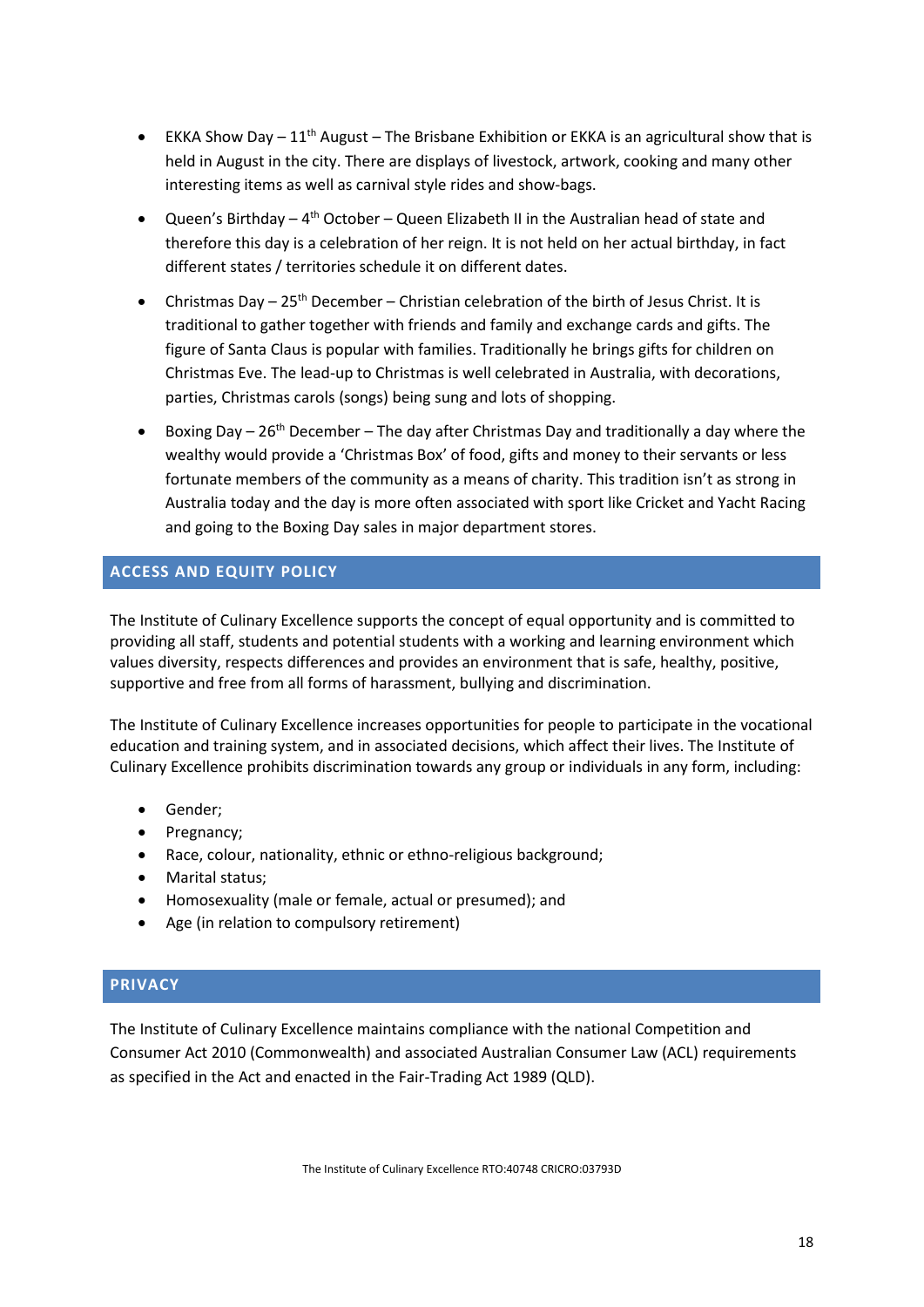The Institute of Culinary Excellence maintains compliance with the Information Privacy Act 2008. Information collected on clients is only used for the purpose of delivery of our services.

Student information will only be released to third parties where they have a direct involvement in the provision of training, immigration or law enforcement.

# **SECURITY OF PERSONAL INFORMATION**

In line with new technology, The Institute of Culinary Excellence continually improves the security of personal information collected. The Institute of Culinary Excellence takes all reasonable steps to protect the personal information of persons by:

- Securing all files with personal information in locked cabinets
- Only providing authorised staff with access to personal information
- Destroying information after the required retention period
- Ensuring computer security at all times by the use of firewalls and up to date virus software
- Password access to the computer system
- Audits of the computer systems
- Not releasing information to third parties without prior written authorisation.

## **RIGHTS TO ACCESS STUDENT RECORDS**

Under the Information Privacy Act, students have the right to access personal information held about them. If the information is incorrect, they have the right to require The Institute of Culinary Excellence to amend the information.

You will have access to your own records whenever necessary. If you wish to access any hard copy records, you must first contact the office administrator to obtain instructions for accessing records. You may be required to attend the offices of the Institute of Culinary Excellence and provide suitable identification (preferably a driver's licence or passport) prior to access being granted. You will then be able to view all records privately. No other parties (apart from the Government departments listed above) will have access to your records without your prior written permission.

Should you permit a third-party access to your records, this will need to be clearly communicated to the office administrator. Third parties having authority to access student records must provide suitable identification (preferably a driver's licence or passport) to the office administrator before access will be granted.

If The Institute of Culinary Excellence ceases operations, our training and assessment records will be transferred to the Australian Skill Quality Authority (ASQA). Students can access these records directly from this agency by submitting a completed "Online form – Application for a copy of student records" via the ASQA website[: www.asqa.gov.au](http://www.asqa.gov.au/) Students can obtain copies of their Statements of Attainment and or Certificates in this way in order to continue their studies with another RTO.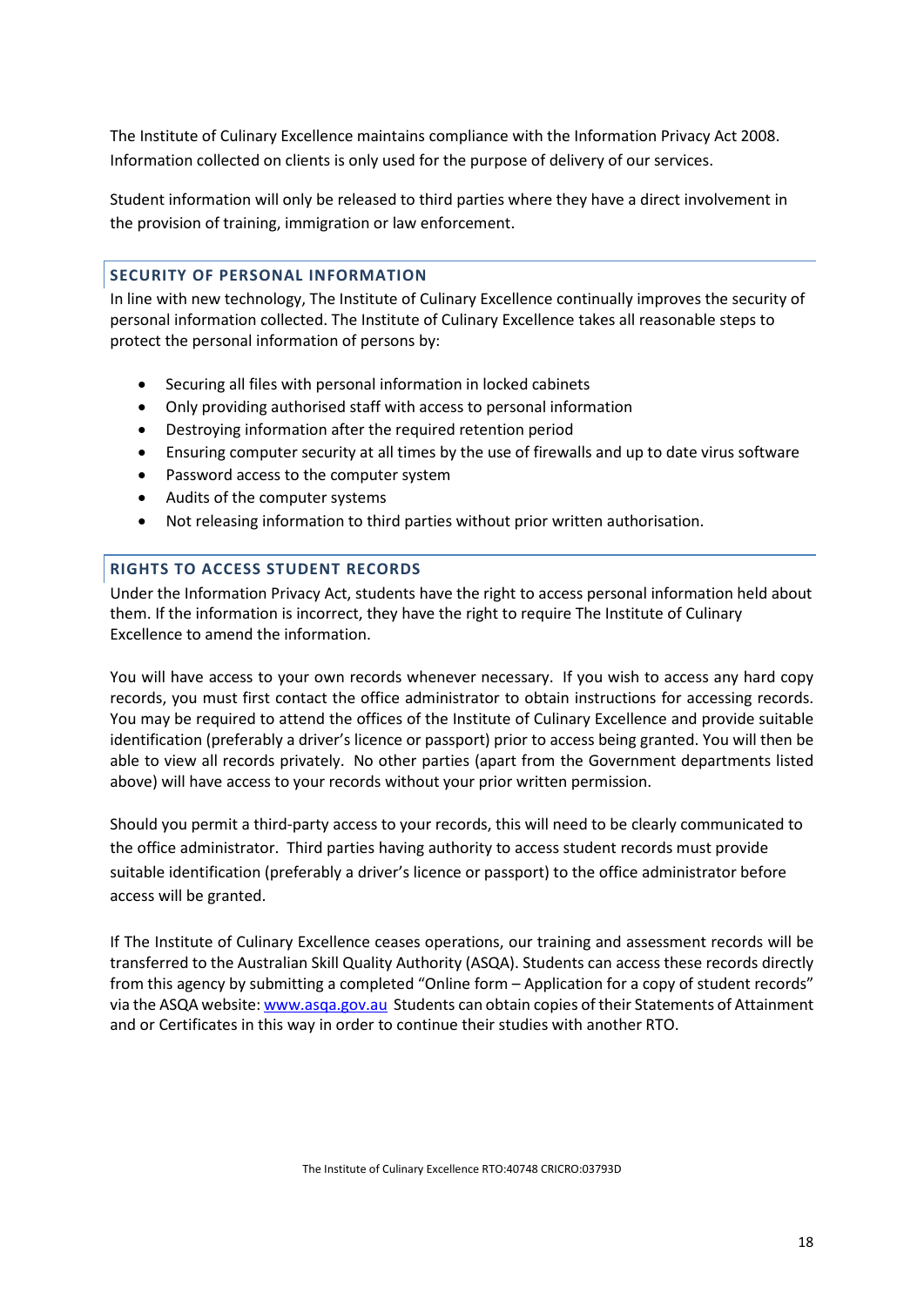# **COMPLAINTS AND APPEALS**

## **COMPLAINTS**

In the event of a complaint students should:

- Try to resolve the problem with the person concerned;
- Seek the assistance of their trainer;
- Consult the RTO Manager;
- Seek arbitration by a third party acceptable to all parties to the complaint.

## **Lodging a Complaint**

We recognise that most people do not like complaining, or understand the process, at the Institute of Culinary Excellence you can choose to lodge a complaint verbally or in writing, we have developed a three-stage process for lodging a complaint.

- 1. Select your method of complaint
	- a. Verbally to your trainer / assessor, and/or RTO Manager
	- b. In writing via email [\(admin@theice.com.au\)](mailto:admin@theice.com.au).
- 2. Lodge your complaint
	- a. If lodging verbally please be polite and clearly state your complaint, and what action you want taken
	- b. If lodging the complaint in writing address it to: RTO Manager.
- 3. Responding to your complaint
	- a. Upon receipt of your complaint we will acknowledge your complaint within 2 business days, by the method you used to lodge it, (mail / email etc.)
	- b. You will be informed of the complaint process, and that the complaint will be investigated fully, and hopefully resolved within 5 business days.
	- c. If your complaint cannot be resolved within 5 business days, due to us needing to investigate further, you will be notified accordingly.

**If your complaint cannot be resolved** you have the right to complain to our registering authority, the details are as follows: Australian Skills Quality Authority, GPO Box 9928, Melbourne, VIC, 3001. Phone: 1300 701 801, [http://www.asqa.gov.au](http://www.asqa.gov.au/)

## **APPEALS**

The Institute of Culinary Excellence seeks to prevent appeals by ensuring that students are satisfied with their training product and its outcomes. Personnel are expected to be fair, courteous and helpful in all dealings with students. Any complaint about any assessment will be treated seriously, investigated thoroughly, and dealt with according to the merit of the complaint. The circumstances and results of any appeal are analysed by the RTO Manager, and appropriate improvements made to prevent recurrence of the problem. Appeals must be made within 21 days of receipt of assessment. All records of any appeals are kept on file.

## **Appeal Procedure:**

- Notify trainer / assessor within 21 days.
- Trainer and/or manager provide a written statement of outcome within a further 21 days.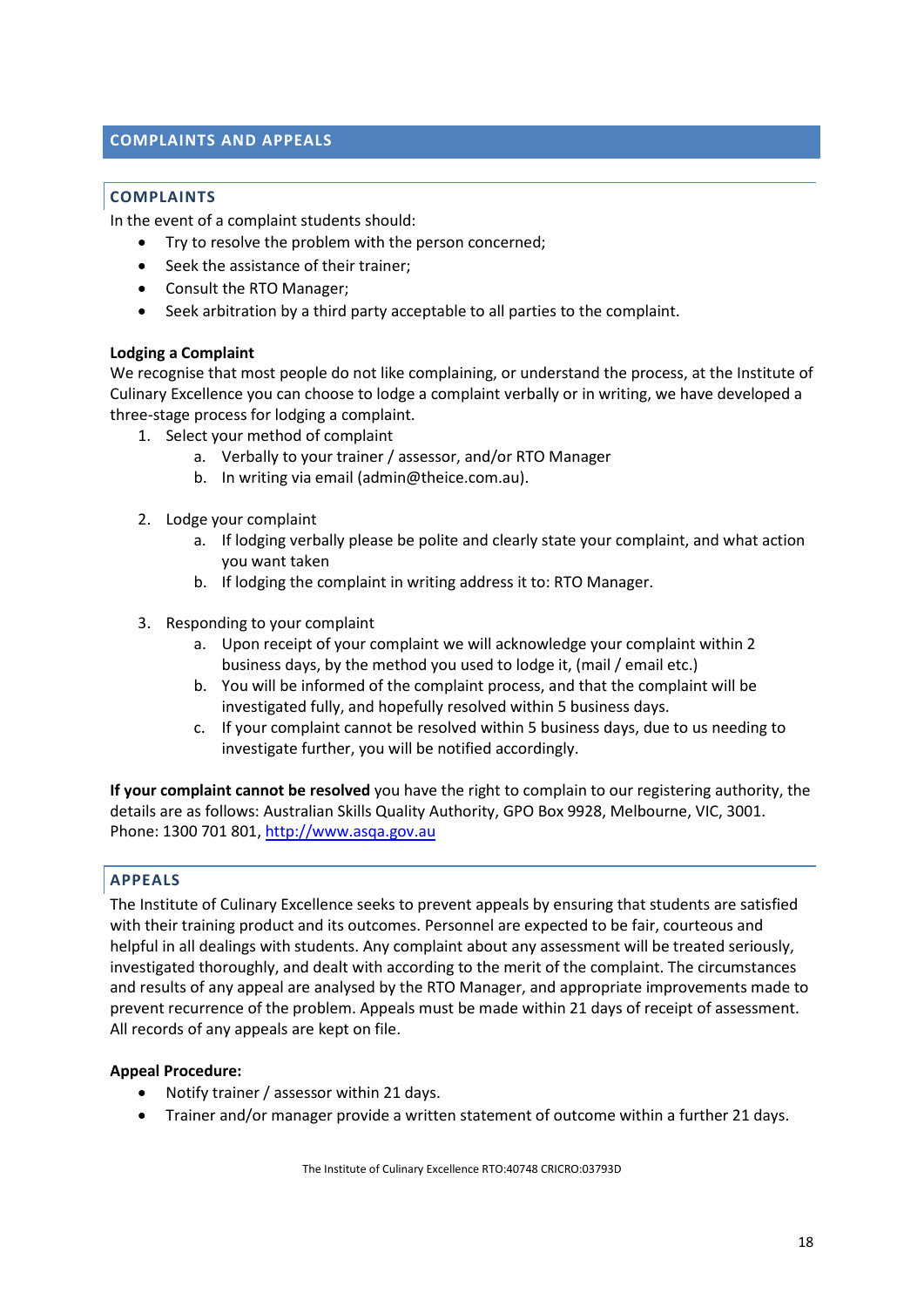- Seek reassessment or arbitration by another trainer / assessor within the RTO.
- If the appeal is still unresolved, the student will be notified in writing within 14 days and advised of external organisations, e.g. Australian Skills Quality Authority that may be able to assist further.

## **EXTERNAL COMPLAINTS AND APPEALS**

There is an external complaint process available to students if they have exhausted the above procedures and still feel unsatisfied. This service is offered by the Australian Council for Private Education and Training.

Students may also seek legal redress through the usual court processes if they feel unsatisfied.

## **GUIDELINES FOR PARTICIPATION IN SOCIAL MEDIA**

These guidelines apply to The Institute of Culinary Excellence students who create or contribute to blogs, wikis, social networks, virtual worlds, or any other kind of Social Media. Whether you log into Twitter, Yelp, Wikipedia or Facebook pages, or comment on online media stories — these guidelines are for you.

While all The Institute of Culinary Excellence students are welcome to participate in Social Media, we expect everyone who participates in online commentary to understand and to follow these simple but important guidelines. These rules might sound strict and contain a bit of legal-sounding jargon but please keep in mind that our overall goal is simple: to participate online in a respectful, relevant way that protects our reputation and of course follows the letter and spirit of the law.

- 1. Be transparent and state that you are a student of Institute of Culinary Excellence. Your honesty will be noted in the Social Media environment. If you are writing about Institute of Culinary Excellence use your real name, identify that you are a student of the Institute, and be clear about your role. If you have a vested interest in what you are discussing, be the first to say so.
- 2. Never represent yourself or Institute of Culinary Excellence in a false or misleading way. All statements must be true and not misleading; all claims must be substantiated.
- 3. Post meaningful, respectful comments in other words, please no spam and no remarks that are off-topic or offensive.
- 4. Use common sense and common courtesy: for example, it's best to ask permission to publish or report on conversations that are meant to be private or internal to Institute of Culinary Excellence. Make sure your efforts to be transparent don't violate Institute of Culinary Excellence 's privacy, confidentiality, and legal guidelines for external commercial speech.
- 5. Stick to your area of expertise and do feel free to provide unique, individual perspectives on non-confidential activities at Institute of Culinary Excellence.
- 6. When disagreeing with others' opinions, keep it appropriate and polite. If you find yourself in a situation online that looks as if it's becoming antagonistic, do not get overly defensive and do not disengage from the conversation abruptly: feel free to ask the Managing Director for advice and/or to disengage from the dialogue in a polite manner that reflects well on Institute of Culinary Excellence.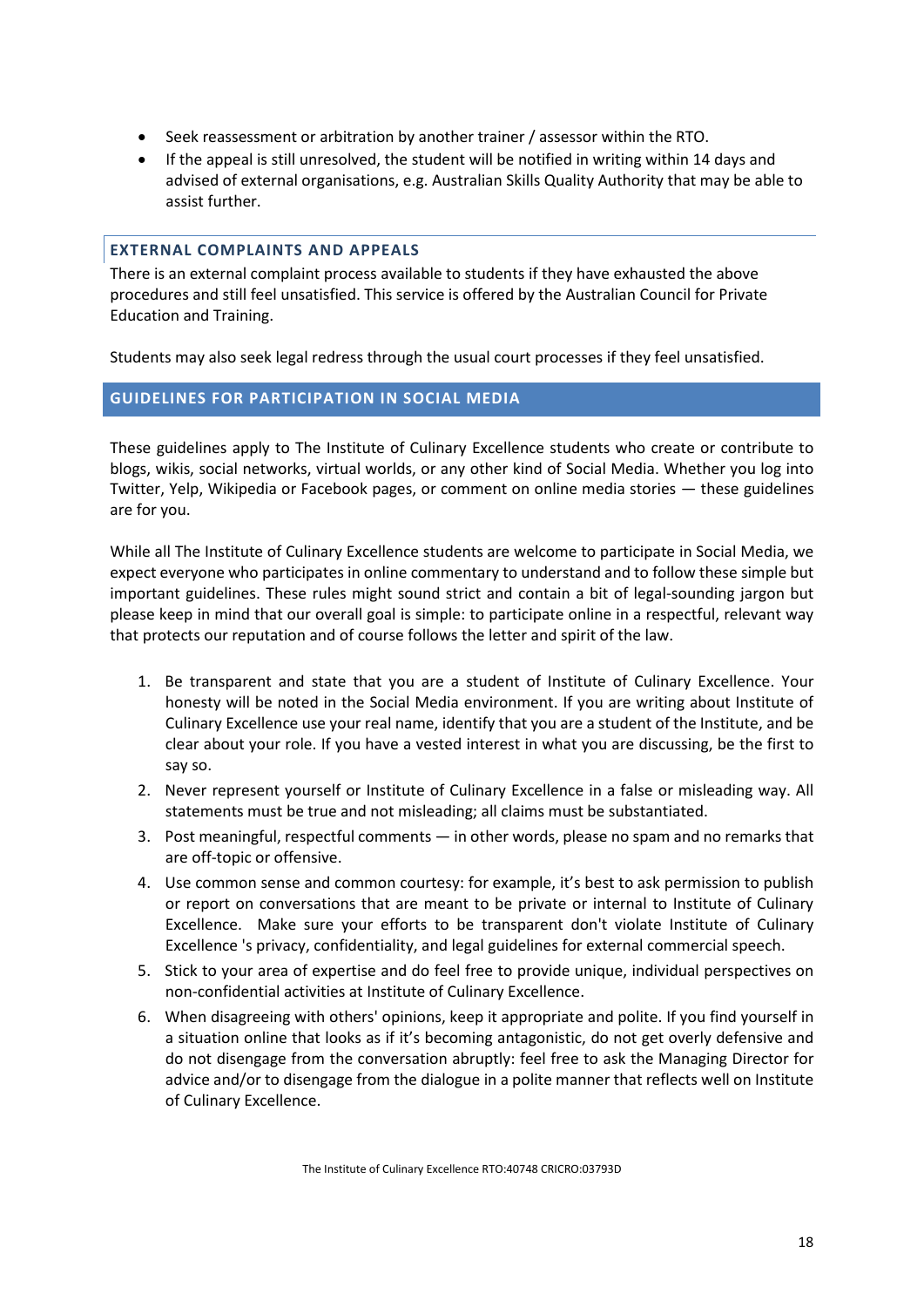- 7. Never participate in Social Media when the topic being discussed may be considered a crisis situation. Even anonymous comments may be traced back to your or Institute of Culinary Excellence's IP address. Refer all Social Media activity around crisis topics to Managing Director or your Trainer / Assessor.
- 8. Be smart about protecting yourself, your privacy, and Institute of Culinary Excellence's confidential information. What you publish is widely accessible and will be around for a long time, so consider the content carefully. Google has a long memory.

# **RELEVANT LEGISLATION**

The Institute of Culinary Excellence identifies and complies with relevant State or Territory laws including Commonwealth or State legislation. A summary of legislation:

# **AUSTRALIAN/COMMONWEALTH LEGISLATION**

Standards for Registered Training Organisations (2015) Education Services for Overseas Students Act (2000) National Code of Practice for Providers of Education and Training to Overseas Students (2018) Copyright Act (1968) Privacy Act (1988) and Australian Privacy Principles (2014) Competition and Consumer Act (2010) Work Health and Safety Act (2011) Racial Discrimination Act (1975) Disability Discrimination Act (1992) Sex Discrimination Act (1984) Age Discrimination Act (2004) Vocational Education and Training (Commonwealth Powers) Act (2012) Fair work Australia Act (2009)

# Equal Opportunity Employment Act (1992)

# **QUEENSLAND LEGISLATION**

Work Health and Safety Act (2011) Furth Education and Training Act (2014) Anti-Discrimination Act (1991) Fair Trading Act 1989 Disability Service Act (2006)

The various Acts can be accessed through [www.legislation.qld.gov.au/OQPChome.htm](http://www.legislation.qld.gov.au/OQPChome.htm) These third parties may include:

- Department of Home Affairs
- Department of Employment, Small Business and Training
- Australian Skills Quality Authority
- Queensland Police Service (upon provision of a warrant)